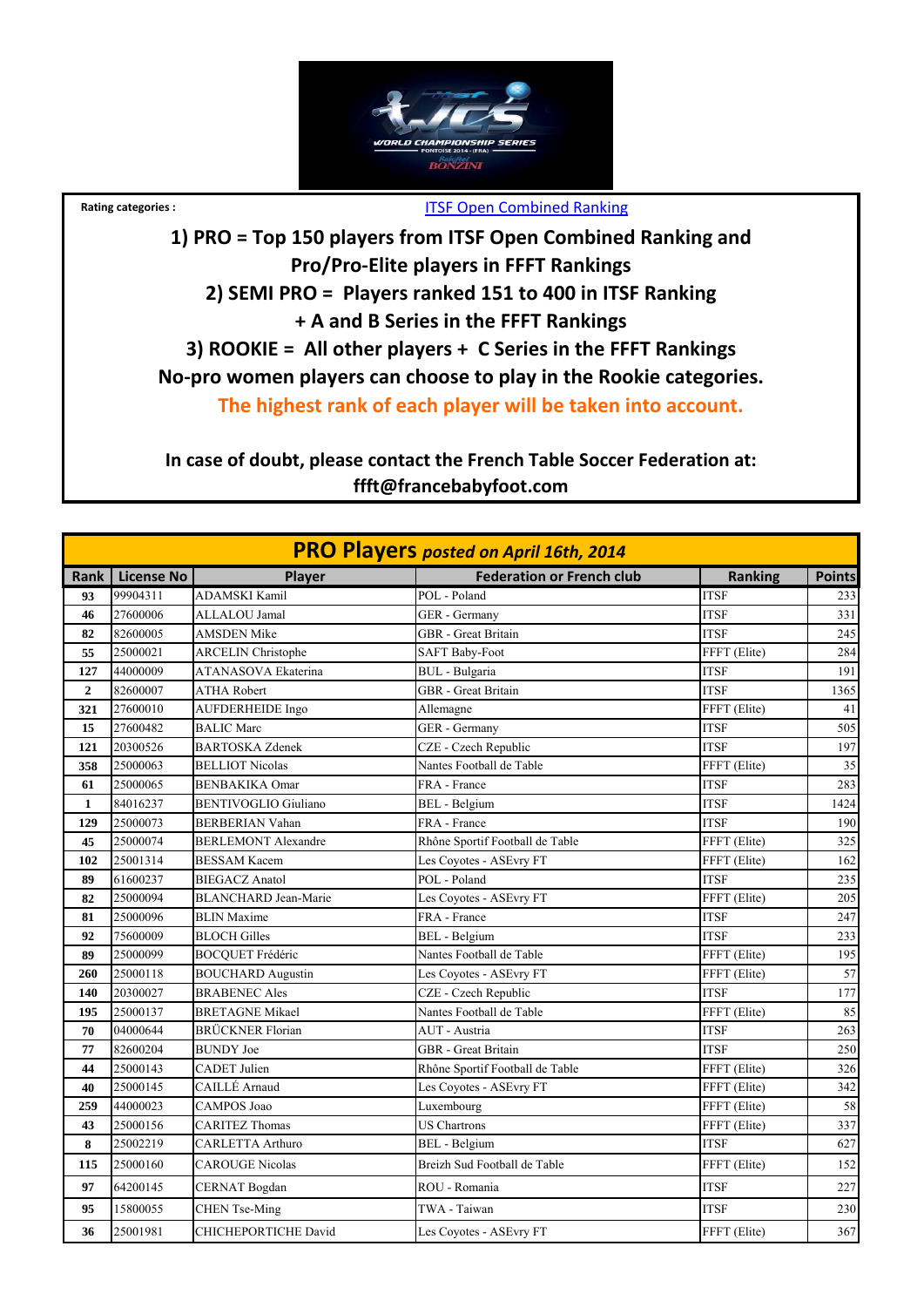| 142       | 37200002             | <b>CLONEY Norman</b>                          | IRL - Ireland                        | <b>ITSF</b>                | 175        |
|-----------|----------------------|-----------------------------------------------|--------------------------------------|----------------------------|------------|
| 14        | 05600037             | <b>COLLIGNON Frédéric</b>                     | BEL - Belgium                        | <b>ITSF</b>                | 510        |
| 56        | 25000211             | <b>CONSTANTIN Nicolas</b>                     | Rhône Sportif Football de Table      | FFFT (Elite)               | 279        |
| 139       | 27600041             | CORNELIUS Josef                               | GER - Germany                        | <b>ITSF</b>                | 181        |
| 4         | 44200003             | <b>CORREIA Yannick</b>                        | LUX - Luxembourg                     | <b>ITSF</b>                | 1063       |
| 86        | 25000219             | COULIBALY Ibrahim                             | Nantes Football de Table             | FFFT (Elite)               | 200        |
| 64        | 25000228             | COVOS Olivier                                 | FRA - France                         | <b>ITSF</b>                | 273        |
| 24        | 34800050             | <b>CSIGE Tamás</b>                            | HUN - Hungary                        | <b>ITSF</b>                | 453        |
| 55        | 25001318             | DA ROCHA Nelson                               | POR - Portugal                       | <b>ITSF</b>                | 299        |
| 45        | 44200005             | DA SILVA Carlos                               | LUX - Luxembourg                     | <b>ITSF</b>                | 332        |
| 12        | 25001322             | <b>DACUNHA Gilbert</b>                        | <b>US Chartrons</b>                  | FFFT (Pro-Elite)           | 663        |
| 102       | 36400127             | DASHTIRAHMATABADI Mahdi                       | IRI - Iran                           | <b>ITSF</b>                | 220        |
| 58        | 25002153             | DE SOUSA CARVALHO Paul                        | Toulouse Football de Table           | FFFT (Elite)               | 276        |
| 274       | 05600070             | <b>DEHOEST Davy</b>                           | Belgique                             | FFFT (Elite)               | 51         |
| 51        | 25000261             | <b>DELABARRE</b> Didier                       | <b>Bellencombre CFTB</b>             | FFFT (Elite)               | 307        |
| 10        | 34800065             | <b>DETRE</b> David                            | HUN - Hungary                        | <b>ITSF</b>                | 600        |
| 199       | 44200204             | <b>DIAS</b> Christophe                        | Luxembourg                           | FFFT (Elite)               | 84         |
| 9         | 44200011             | <b>DIAS</b> Steve                             | LUX - Luxembourg                     | <b>ITSF</b>                | 609        |
| 109       | 04000031             | DÖRR Gerhard                                  | AUT - Austria                        | <b>ITSF</b>                | 210        |
| 120       | 99904844             | DOS SANTOS Gonçalo                            | POR - Portugal                       | <b>ITSF</b>                | 200        |
| 16        | 25000294             | DOS SANTOS LOTE Hervé                         | FRA - France                         | <b>ITSF</b>                | 491        |
| 3         | 25000295             | DOS SANTOS LOTE Miguel                        | FRA - France                         | <b>ITSF</b>                | 1070       |
| 26        | 52800055             | <b>DOST Mark</b>                              | NED - Netherlands                    | <b>ITSF</b>                | 440        |
| 124       | 20300060             | <b>DOUSA</b> Martin                           | CZE - Czech Republic                 | <b>ITSF</b>                | 195        |
| 50        | 04000032             | <b>DRABIK Vladimir</b>                        | AUT - Austria                        | <b>ITSF</b>                | 318        |
| 147       | 20300061<br>36400008 | <b>DRDA Radek</b><br>EKRAMI Mehdi             | CZE - Czech Republic<br>IRI - Iran   | <b>ITSF</b><br><b>ITSF</b> | 175<br>220 |
| 101<br>30 | 25000318             | EL HAMDIOUI Karim                             | Club de Football de Table Saleillenc | FFFT (Elite)               | 422        |
| 135       | 27608674             | <b>ENGELBERTZ Thorsten</b>                    | GER - Germany                        | <b>ITSF</b>                | 185        |
| 18        | 25001507             | ETIENNE Pierre-Jean                           | Rennes Atomic Football de Table      | FFFT (Pro-Elite)           | 543        |
| 50        | 25000332             | <b>FAYOLLE</b> Eric                           | <b>US Chartrons</b>                  | FFFT (Elite)               | 311        |
| 31        | 44200119             | FERREIRA Fabio                                | LUX - Luxembourg                     | <b>ITSF</b>                | 398        |
| 141       | 25000340             | FLEUROT Frédéric                              | FRA - France                         | <b>ITSF</b>                | 177        |
| 135       | 25004136             | <b>FOURNIER Patrick</b>                       | Football de Table Montreuillois      | FFFT (Elite)               | 134        |
| 155       | 25000350             | <b>FRANCHI Marc</b>                           | Toulouse Football de Table           | FFFT (Elite)               | 109        |
| 67        | 25000357             | <b>FRIEDRICHS</b> Sebastien                   | FRA - France                         | <b>ITSF</b>                | 266        |
| 25        | 61600280             | <b>FUDALA Mateusz</b>                         | POL - Poland                         | <b>ITSF</b>                | 443        |
| 100       | 10000014             | <b>GEROVA Blagovesta</b>                      | BUL - Bulgaria                       | <b>ITSF</b>                | 221        |
| 19        | 25004210             | <b>GLOCKER Patrick</b>                        | GER - Germany                        | <b>ITSF</b>                | 471        |
| 36        | 44200016             | <b>GONCALVES Bruno</b>                        | LUX - Luxembourg                     | <b>ITSF</b>                | 385        |
| 54        | 25001394             | <b>GRANGE Kevin</b>                           | Rhône Sportif Football de Table      | FFFT (Elite)               | 292        |
| 11        | 04000078             | <b>GRUBER Andreas</b>                         | AUT - Austria                        | <b>ITSF</b>                | 583        |
| 47        | 04000079             | <b>GRUBER Christian</b>                       | AUT - Austria                        | <b>ITSF</b>                | 331        |
| 103<br>90 | 61600155<br>52800011 | <b>GRZEBIELA Kacper</b><br><b>HABETS Henk</b> | POL - Poland<br>NED - Netherlands    | <b>ITSF</b><br><b>ITSF</b> | 218<br>235 |
| 42        | 25000421             | HAINGUE Christophe                            | Baby-Foot Associatif du Bas-Rhin BAB | FFFT (Elite)               | 337        |
| 116       | 27600088             | <b>HANKE Robin</b>                            | GER - Germany                        | <b>ITSF</b>                | 201        |
| 107       | 34800114             | HANKÓ Zsolt                                   | HUN - Hungary                        | <b>ITSF</b>                | 210        |
| 34        | 20800300             | HANNERSTÅL Johan Alexander                    | DEN - Denmark                        | <b>ITSF</b>                | 390        |
| 117       | 27603133             | <b>HANSEN Yannik</b>                          | GER - Germany                        | <b>ITSF</b>                | 200        |
| 86        | 27600090             | <b>HARMS</b> Oke                              | GER - Germany                        | <b>ITSF</b>                | 240        |
| 78        | 25000425             | <b>HARPIN Brice</b>                           | FRA - France                         | <b>ITSF</b>                | 248        |
| 71        | 25000426             | <b>HASSAN Driss</b>                           | FRA - France                         | <b>ITSF</b>                | 263        |
| 52        | 25000427             | HATITIO Geoffrey                              | Toulouse Football de Table           | FFFT (Elite)               | 306        |
| 80        | 27600497             | <b>HEBER Christian</b>                        | GER - Germany                        | <b>ITSF</b>                | 247        |
| 287       | 27600097             | <b>HEINRICH Ruben</b>                         | Allemagne                            | FFFT (Elite)               | 48         |
| 60        | 25000431             | HEITZMANN Christophe                          | Nantes Football de Table             | FFFT (Elite)               | 269        |
| 40        | 05600397             | <b>HERALY Christophe</b>                      | <b>BEL</b> - Belgium                 | <b>ITSF</b>                | 342        |
| 56        | 52800401             | <b>HERMANS Twan</b>                           | NED - Netherlands                    | <b>ITSF</b>                | 293        |
| 137       | 04000093             | <b>HOFMANN Rainer</b>                         | AUT - Austria                        | <b>ITSF</b>                | 185        |
| 62        | 25001727             | <b>HOUCINE</b> Noureddine                     | Rhône Sportif Football de Table      | FFFT (Elite)               | $268\,$    |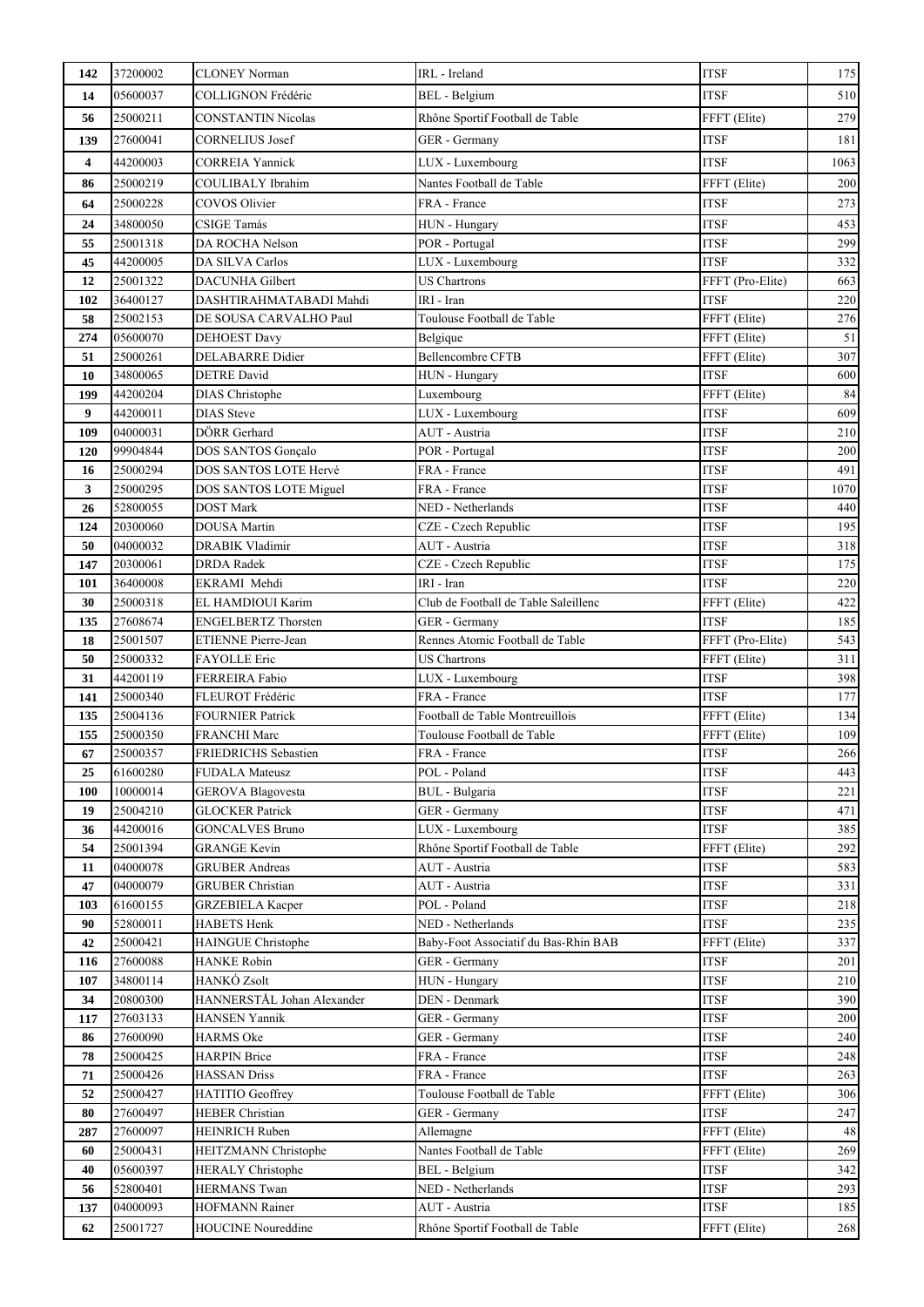| 28  | 15800003 | <b>HUANG Jack</b>             | TWA - Taiwan                                   | <b>ITSF</b>  | 405     |
|-----|----------|-------------------------------|------------------------------------------------|--------------|---------|
| 7   | 04000101 | HUNDSTORFER Kevin             | AUT - Austria                                  | <b>ITSF</b>  | 660     |
| 37  | 25001410 | <b>JAANINE Mohamed Nawfel</b> | Les Coyotes - ASEvry FT                        | FFFT (Elite) | 367     |
| 73  | 34800132 | JÁNDI Tibor                   | HUN - Hungary                                  | <b>ITSF</b>  | 260     |
| 172 | 25000467 | JAUSE-LABERT Clément          | Rhône Sportif Football de Table                | FFFT (Elite) | 95      |
| 57  | 25000471 | <b>JEGU Cyril</b>             | <b>US Chartrons</b>                            | FFFT (Elite) | 278     |
| 35  | 25000472 | JEHANNO Gurvan                | Rennes Atomic Football de Table                | FFFT (Elite) | 375     |
| 118 | 20800190 | JUEL Jonathan                 | DEN - Denmark                                  | <b>ITSF</b>  | 200     |
| 72  | 25002067 | KARAGOZ Halil                 | TUR - Turkey                                   | <b>ITSF</b>  | 263     |
| 123 | 25000494 | <b>KHAMLU</b> Sian            | FRA - France                                   | <b>ITSF</b>  | 195     |
| 98  | 27600114 | KIRCHER Hans-friedrich        | GER - Germany                                  | <b>ITSF</b>  | 226     |
| 12  | 34800153 | KISS Géza                     | HUN - Hungary                                  | <b>ITSF</b>  | 573     |
| 67  | 25000496 | <b>KNOPF</b> Franck           | Toulouse Football de Table                     | FFFT (Elite) | 239     |
| 69  | 04000361 | <b>KOVACS Andreas</b>         | AUT - Austria                                  | <b>ITSF</b>  | 266     |
| 114 | 61600328 | <b>KRAINSKI Milosz</b>        | POL - Poland                                   | <b>ITSF</b>  | 203     |
| 132 | 64300054 | KRASNITSKAYA Alexandra        | RUS - Russian Federation                       | <b>ITSF</b>  | 189     |
| 49  | 04000448 | <b>KRAUS</b> Bernhard         | AUT - Austria                                  | <b>ITSF</b>  | 325     |
| 144 | 20300169 | <b>KREPELA Ladislav</b>       | CZE - Czech Republic                           | <b>ITSF</b>  | 175     |
| 54  | 27601040 | <b>KRUTWIG Longlong</b>       | GER - Germany                                  | <b>ITSF</b>  | 305     |
| 85  | 61600058 | KUBIATOWICZ Filip             | POL - Poland                                   | <b>ITSF</b>  | 243     |
| 35  | 04000927 | <b>KUCERA Phillip</b>         | AUT - Austria                                  | <b>ITSF</b>  | 389     |
| 38  | 25000504 | <b>LADOIRE Nicolas</b>        | <b>US Chartrons</b>                            | FFFT (Elite) | 361     |
| 63  | 25000510 | LAGRANGE Gaël                 | Les Coyotes - ASEvry FT                        | FFFT (Elite) | 262     |
| 59  | 61600063 | LASECKA Olga                  | <b>GBR</b> - Great Britain                     | <b>ITSF</b>  | 284     |
| 60  | 25000542 | LEBECQ Julien                 | FRA - France                                   | <b>ITSF</b>  | 283     |
| 391 | 25000552 | LEDOUX Damien                 | Baby-Foot club d'Illiers Combray               | FFFT (Elite) | 29      |
| 61  | 25000576 | LEULIER Jérôme                | <b>Baby Foot Gasaquois</b>                     | FFFT (Elite) | 269     |
| 108 | 84000555 | LOFFREDO Todd                 | <b>USA</b> - United States of America          | <b>ITSF</b>  | 210     |
| 64  | 25000583 | LOUNAS Farid                  | Nantes Football de Table                       | FFFT (Elite) | 259     |
| 145 | 20800152 | LØV Henrik                    | DEN - Denmark                                  | <b>ITSF</b>  | 175     |
| 63  | 15800016 | LU Arner                      | TWA - Taiwan                                   | <b>ITSF</b>  | 275     |
| 20  | 04000147 | LUKAS Alexander               | AUT - Austria                                  | ITSF         | 461     |
| 136 | 82600158 | <b>LYALL Christopher</b>      | GBR - Great Britain                            | <b>ITSF</b>  | 185     |
| 41  | 82600090 | <b>LYALL</b> Stephen          | <b>GBR</b> - Great Britain                     | <b>ITSF</b>  | 341     |
| 111 | 25000601 | <b>MAHY</b> Franck            | FRA - France                                   | <b>ITSF</b>  | 207     |
| 24  | 25000607 | MAINGUY Jean-Yves             | Rennes Atomic Football de Table                | FFFT (Elite) | 496     |
| 84  | 64200076 | MALLI Najib                   | ROU - Romania                                  | <b>ITSF</b>  | 244     |
| 104 | 84001346 | <b>MARIANO</b> Artur          | USA - United States of America                 | <b>ITSF</b>  | 215     |
| 44  | 64300007 | <b>MARKIN</b> Alexander       | <b>RUS</b> - Russian Federation                | <b>ITSF</b>  | 335     |
| 143 | 27600141 | <b>MARKS</b> Christopher      | GER - Germany                                  | <b>ITSF</b>  | 175     |
| 125 | 82600091 | <b>MASON</b> Ben              | GBR - Great Britain                            | <b>ITSF</b>  | 193     |
| 47  | 25000632 | MAUGEY Johan                  | Football de Table Montreuillois                | FFFT (Elite) | 320     |
| 23  | 61600080 | <b>MAZUR Mateusz</b>          | POL - Poland                                   | <b>ITSF</b>  | 458     |
| 5   | 25000640 | MECKES Sébastien              | FRA - France                                   | <b>ITSF</b>  | 775     |
| 13  | 99904513 | MEYER-HEMME Marius            | GER - Germany                                  | <b>ITSF</b>  | 560     |
| 122 | 84000635 | <b>MOHS</b> Steve             | USA - United States of America                 | <b>ITSF</b>  | 195     |
| 612 | 25000660 | MOREAU Sébastien              | Baby-Foot club d'Illiers Combray               | FFFT (Elite) | 8       |
| 33  | 25001877 | <b>MORVAN David</b>           | <b>US Chartrons</b>                            | FFFT (Elite) | 399     |
| 266 | 25000665 | MOSSÉ Vincent                 | Association Football de Table de Montpellier   | FFFT (Elite) | 55      |
| 112 | 25000670 | MUSSET Cédric                 | FRA - France                                   | ITSF         | 206     |
| 79  | 25001313 | <b>NASRI</b> Mohamed          | ALG - Algeria                                  | <b>ITSF</b>  | 248     |
| 49  | 25000675 | <b>NATIVEL Patrick</b>        | Association Sportive de Baby-Foot de Marseille | FFFT (Elite) | 315     |
| 75  | 25000677 | <b>NERI</b> Ludovic           | Nantes Football de Table                       | FFFT (Elite) | $221\,$ |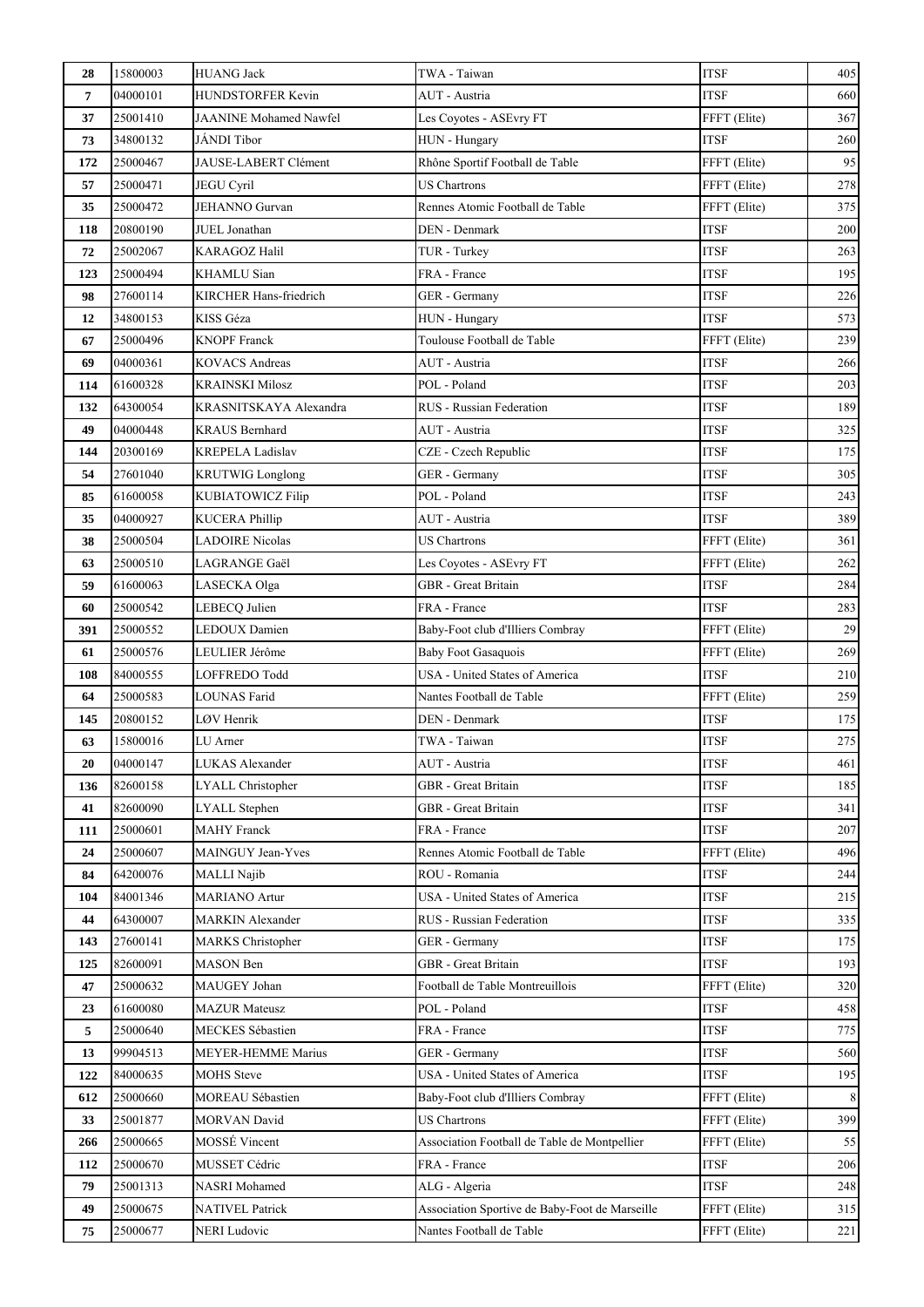| 76  | 04000172 | NIEDERMAYER Marco Patrick   | AUT - Austria                         | <b>ITSF</b>      | 251   |
|-----|----------|-----------------------------|---------------------------------------|------------------|-------|
| 58  | 15800058 | <b>NIEN Conant</b>          | TWA - Taiwan                          | <b>ITSF</b>      | 290   |
| 110 | 10000004 | NIKOLOV Nikolay             | BUL - Bulgaria                        | <b>ITSF</b>      | 208   |
| 613 | 25000684 | <b>NOEL Anais</b>           | Club de Football de Table Saleillenc  | FFFT (Elite)     | $\,8$ |
| 26  | 25000685 | <b>NOIREZ Matthieu</b>      | Babyfootclub de Chambéry Grenoble     | FFFT (Elite)     | 479   |
| 365 | 25000687 | NOLLET Frédéric             | Baby-Foot club d'Illiers Combray      | FFFT (Elite)     | 34    |
| 62  | 82600160 | NUBBERT Andrew              | GBR - Great Britain                   | <b>ITSF</b>      | 278   |
| 66  | 25000693 | <b>NUNES Paul</b>           | POR - Portugal                        | <b>ITSF</b>      | 268   |
| 146 | 82600566 | <b>OAKES Callum</b>         | GBR - Great Britain                   | <b>ITSF</b>      | 175   |
| 33  | 39200049 | OKAMURA Hiromi              | JPN - Japan                           | <b>ITSF</b>      | 390   |
| 48  | 25000701 | <b>OUAHNACHE Farid</b>      | MAR - Morocco                         | <b>ITSF</b>      | 327   |
| 51  | 64200016 | PANOIU Bogdan               | ROU - Romania                         | <b>ITSF</b>      | 316   |
| 6   | 84000710 | <b>PAPPAS Billy</b>         | USA - United States of America        | <b>ITSF</b>      | 735   |
| 65  | 04000187 | PETROCZKO Alexander         | AUT - Austria                         | ITSF             | 271   |
| 43  | 25001367 | PIERRON Julien              | FRA - France                          | <b>ITSF</b>      | 338   |
| 106 | 61600432 | PIKSA Alan                  | POL - Poland                          | <b>ITSF</b>      | 213   |
| 31  | 25001319 | PINHEIRO Joaquim            | Club de Football de Table Saleillenc  | FFFT (Elite)     | 420   |
| 115 | 99905561 | PINO Anthony                | AUS - Australia                       | <b>ITSF</b>      | 203   |
| 592 | 25000734 | POHL Marine                 | Club de Football de Table Saleillenc  | FFFT (Elite)     | 10    |
| 150 | 68800001 | POPOVIC Vladislav           | SRB - Serbia                          | <b>ITSF</b>      | 175   |
| 96  | 64300261 | POPOVICH Vladimir           | RUS - Russian Federation              | <b>ITSF</b>      | 228   |
| 53  | 25000764 | <b>RAMON Jules</b>          | Football de Table Montreuillois       | FFFT (Elite)     | 301   |
| 39  | 52800034 | <b>RAVEN Rocco</b>          | NED - Netherlands                     | <b>ITSF</b>      | 360   |
| 75  | 84010689 | RENKEN Paul                 | USA - United States of America        | <b>ITSF</b>      | 255   |
| 113 | 25000793 | RIVALLAIN Regis             | FRA - France                          | <b>ITSF</b>      | 206   |
| 30  | 04000209 | <b>ROSICKY Markus</b>       | AUT - Austria                         | <b>ITSF</b>      | 400   |
| 53  | 34800570 | ROZSOS Gábor                | HUN - Hungary                         | <b>ITSF</b>      | 306   |
| 46  | 25001085 | <b>RUFFIER David</b>        | <b>Baby Foot Gasaquois</b>            | FFFT (Elite)     | 320   |
| 27  | 05600173 | SABAN Ismaël                | <b>BEL</b> - Belgium                  | <b>ITSF</b>      | 411   |
| 59  | 25000812 | SAGNIER Mickaël             | Football de Table Montreuillois       | FFFT (Elite)     | 272   |
| 126 | 64200151 | <b>SARBULESCU Ecaterina</b> | ROU - Romania                         | <b>ITSF</b>      | 192   |
| 83  | 20300673 | <b>SCHNEIDER Roman</b>      | CZE - Czech Republic                  | <b>ITSF</b>      | 245   |
| 18  | 04000230 | SCHÜTZENHOFER Markus        | AUT - Austria                         | <b>ITSF</b>      | 480   |
| 138 | 25000832 | <b>SESLIKOL Vincent</b>     | FRA - France                          | <b>ITSF</b>      | 183   |
| 32  | 15600151 | <b>SHAN Zuodong</b>         | CHN - China                           | <b>ITSF</b>      | 395   |
| 16  | 25000838 | <b>SICHERE Emmanuel</b>     | Breizh Sud Football de Table          | FFFT (Pro-Elite) | 548   |
| 117 | 25000839 | <b>SICOT Eric</b>           | Baby-Foot Club de Franconville 95     | FFFT (Elite)     | 150   |
| 146 | 25000842 | SIMONET Jérôme              | Football de Table Montreuillois       | FFFT (Elite)     | 115   |
| 42  | 04000239 | <b>SKOK Anton</b>           | AUT - Austria                         | <b>ITSF</b>      | 340   |
| 29  | 84000895 | <b>SPREDEMAN Tony</b>       | <b>USA</b> - United States of America | <b>ITSF</b>      | 400   |
| 57  | 04000305 | <b>STAINDL Patrick</b>      | AUT - Austria                         | <b>ITSF</b>      | 291   |
| 133 | 44200043 | STAMERRA Leonardo           | LUX - Luxembourg                      | <b>ITSF</b>      | 189   |
| 17  | 34800353 | <b>TALAI</b> Gergely        | HUN - Hungary                         | <b>ITSF</b>      | 483   |
| 99  | 34800316 | <b>TARI Balázs</b>          | HUN - Hungary                         | <b>ITSF</b>      | 222   |
| 68  | 04000265 | <b>TEKE Laszlo</b>          | AUT - Austria                         | <b>ITSF</b>      | 266   |
| 88  | 99904755 | TEO Yi Bao                  | MAS - Malaysia                        | <b>ITSF</b>      | 235   |
| 65  | 25000878 | TRAVERS Frédéric            | Babyfootclub de Chambéry Grenoble     | FFFT (Elite)     | 256   |
| 87  | 20800084 | <b>TRIER Troels</b>         | DEN - Denmark                         | <b>ITSF</b>      | 240   |
| 130 | 34400007 | TSOI Yu Hang                | HKG - Hong Kong                       | <b>ITSF</b>      | 190   |
| 39  | 25000886 | VADUREL Julien              | Football de Table Montreuillois       | FFFT (Elite)     | 347   |
| 91  | 05600212 | VAN DE CAUTER Tom           | BEL - Belgium                         | <b>ITSF</b>      | 235   |
| 21  | 04000281 | <b>VILIM Oliver</b>         | AUT - Austria                         | ITSF             | 461   |
| 148 | 82600184 | WALDING Jody                | GBR - Great Britain                   | <b>ITSF</b>      | 175   |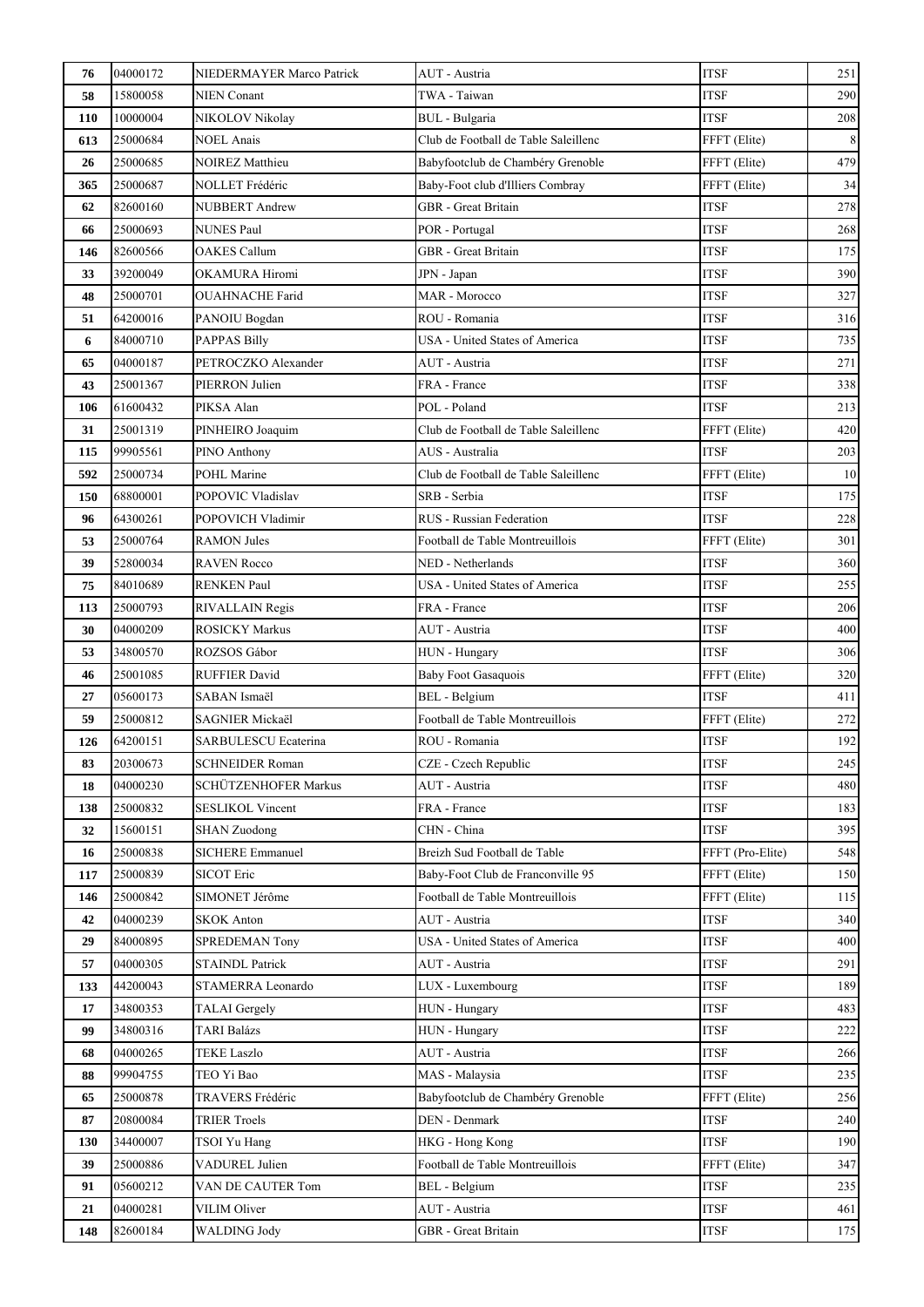| 131 | 99905606 | <b>WANG Mark</b>      | TWA - Taiwan            | <b>ITSF</b>  | 190 |
|-----|----------|-----------------------|-------------------------|--------------|-----|
| 119 | 52800191 | <b>WENSINK Rick</b>   | NED - Netherlands       | <b>ITSF</b>  | 200 |
| 149 | 82600405 | WILLETTS Tom          | GBR - Great Britain     | <b>ITSF</b>  | 175 |
| 94  | 04000900 | WILLFORT Benjamin     | AUT - Austria           | <b>ITSF</b>  | 231 |
| 74  | 20800087 | <b>WONSYLD Niels</b>  | DEN - Denmark           | <b>ITSF</b>  | 257 |
| 37  | 20800088 | <b>WONSYLD Sven</b>   | DEN - Denmark           | <b>ITSF</b>  | 380 |
| 52  | 15800025 | WU Benno              | TWA - Taiwan            | <b>ITSF</b>  | 315 |
| 22  | 25000925 | YOUSFI Adel           | FRA - France            | <b>ITSF</b>  | 459 |
| 134 | 25000927 | ZAPATER Sébastien     | FRA - France            | <b>ITSF</b>  | 186 |
| 105 | 82600137 | <b>ZIEMANN David</b>  | GBR - Great Britain     | <b>ITSF</b>  | 213 |
| 38  | 61600151 | ZIENCIKIEWICZ Jakub   | POL - Poland            | <b>ITSF</b>  | 365 |
| 128 | 99906231 | ZMESKAL Jiri          | CZE - Czech Republic    | <b>ITSF</b>  | 190 |
| 101 | 25000928 | <b>ZURAK Benjamin</b> | Les Coyotes - ASEvry FT | FFFT (Elite) | 164 |

|      | <b>SEMI-PRO Players posted on April 16th, 2014</b> |                                |                                                |                     |                |  |  |
|------|----------------------------------------------------|--------------------------------|------------------------------------------------|---------------------|----------------|--|--|
| Rank | <b>License No</b>                                  | Player                         | <b>Federation or French club</b>               | <b>Ranking</b>      | <b>Points</b>  |  |  |
| 170  | 41400018                                           | <b>ABBAS Ahmad</b>             | KUW - Kuwait                                   | <b>ITSF</b>         | 160            |  |  |
| 359  | 25001659                                           | ABECASSIS Dan                  | Toulouse Football de Table                     | FFFT(A)             | 35             |  |  |
| 276  | 72400322                                           | <b>ABELLAN SANCHEZ Antonio</b> | ESP - Spain                                    | <b>ITSF</b>         | 109            |  |  |
| 78   | 25000002                                           | <b>ABERT Baptiste</b>          | <b>Bellencombre CFTB</b>                       | FFT(A)              | 211            |  |  |
| 490  | 27600329                                           | <b>ACHTMANN Philipp</b>        | Allemagne                                      | FFT(B)              | 18             |  |  |
| 391  | 99904394                                           | <b>ADAMCZYK Bartosz</b>        | POL - Poland                                   | <b>ITSF</b>         | 85             |  |  |
| 658  | 20300764                                           | <b>ADÁMEK Lubos</b>            | République tchèque                             | FFFT(B)             | 6              |  |  |
| 351  | 27600330                                           | <b>AJERRAR Ahmed</b>           | Maroc                                          | FFFT(B)             | 37             |  |  |
| 304  | 41400016                                           | ALHALAWAJI Mohammed            | KUW - Kuwait                                   | <b>ITSF</b>         | 100            |  |  |
| 390  | 41400023                                           | ALKANDARI Abdullah             | KUW - Kuwait                                   | <b>ITSF</b>         | 85             |  |  |
| 389  | 41400006                                           | ALKANDARI Abdullateef          | KUW - Kuwait                                   | <b>ITSF</b>         | 85             |  |  |
| 212  | 25000009                                           | <b>ALLIOT David</b>            | Aunay Football de Table                        | FFFT(B)             | 75             |  |  |
| 171  | 41400021                                           | ALSALAH Abdulrahman            | KUW - Kuwait                                   | <b>ITSF</b>         | 160            |  |  |
| 375  | 44200050                                           | <b>ALVES</b> Daniel            | LUX - Luxembourg                               | <b>ITSF</b>         | 90             |  |  |
| 235  | 25000010                                           | AMBEL Jean-François            | <b>Bellencombre CFTB</b>                       | FFT(B)              | 66             |  |  |
| 302  | 04000328                                           | AN Cihan                       | TUR - Turkey                                   | <b>ITSF</b>         | 100            |  |  |
| 523  | 25000015                                           | ANSERMOZ Jérémy                | Association Football de Table de Montpellier   | FFFT(B)             | 15             |  |  |
| 456  | 25000017                                           | <b>ANTOINE Alexandre</b>       | <b>Baby Foot Gasaquois</b>                     | FFT(B)              | 22             |  |  |
| 462  | 27600289                                           | <b>APRILE Daniele</b>          | Allemagne                                      | FFFT <sub>(B)</sub> | $21\,$         |  |  |
| 223  | 25000021                                           | <b>ARCELIN Christophe</b>      | FRA - France                                   | <b>ITSF</b>         | 131            |  |  |
| 184  | 25002192                                           | <b>ARDA</b> Levent             | Baby-Foot Associatif du Bas-Rhin BAB           | FFFT(B)             | 88             |  |  |
| 230  | 25002925                                           | <b>ARTASO</b> Pierre           | Babyfoot Club Côte Basque 64                   | FFFT <sub>(B)</sub> | 68             |  |  |
| 270  | 10000123                                           | <b>ASENOV</b> Ivaylo           | BUL - Bulgaria                                 | <b>ITSF</b>         | 111            |  |  |
| 727  | 25002161                                           | <b>ASTORRI Marc</b>            | Rhône Sportif Football de Table                | FFFT (B)            | 4              |  |  |
| 381  | 10000059                                           | ATANASOV Vladimir              | BUL - Bulgaria                                 | <b>ITSF</b>         | $88\,$         |  |  |
| 376  | 10000032                                           | <b>ATANASOV Julian</b>         | BUL - Bulgaria                                 | <b>ITSF</b>         | $88\,$         |  |  |
| 235  | 82600006                                           | <b>ATHA Boris</b>              | <b>GBR</b> - Great Britain                     | <b>ITSF</b>         | 126            |  |  |
| 217  | 27600010                                           | <b>AUFDERHEIDE Ingo</b>        | GER - Germany                                  | <b>ITSF</b>         | 135            |  |  |
| 172  | 36400034                                           | AZIZI FARSANI Emad             | IRI - Iran                                     | <b>ITSF</b>         | 160            |  |  |
| 233  | 25000033                                           | <b>BAELEN</b> Olivier          | Les Coyotes - ASEvry FT                        | FFFT <sub>(B)</sub> | 67             |  |  |
| 731  | 25000034                                           | <b>BAFOIN Frédéric</b>         | Babyfoot Club Les Hérons                       | FFFT(B)             | $\overline{4}$ |  |  |
| 229  | 27601968                                           | <b>BAI Minyoung</b>            | GER - Germany                                  | <b>ITSF</b>         | 130            |  |  |
| 206  | 41400019                                           | <b>BAQER Mohammad</b>          | KUW - Kuwait                                   | <b>ITSF</b>         | 140            |  |  |
| 133  | 25000041                                           | <b>BARANGER Thomas</b>         | SCO Football de Table                          | FFT(A)              | 135            |  |  |
| 213  | 18800004                                           | <b>BARBER Dan</b>              | USA - United States of America                 | <b>ITSF</b>         | 136            |  |  |
| 222  | 25000949                                           | <b>BARD</b> Steeve             | Association Sportive de Baby-Foot de Marseille | FFFT <sub>(B)</sub> | $70\,$         |  |  |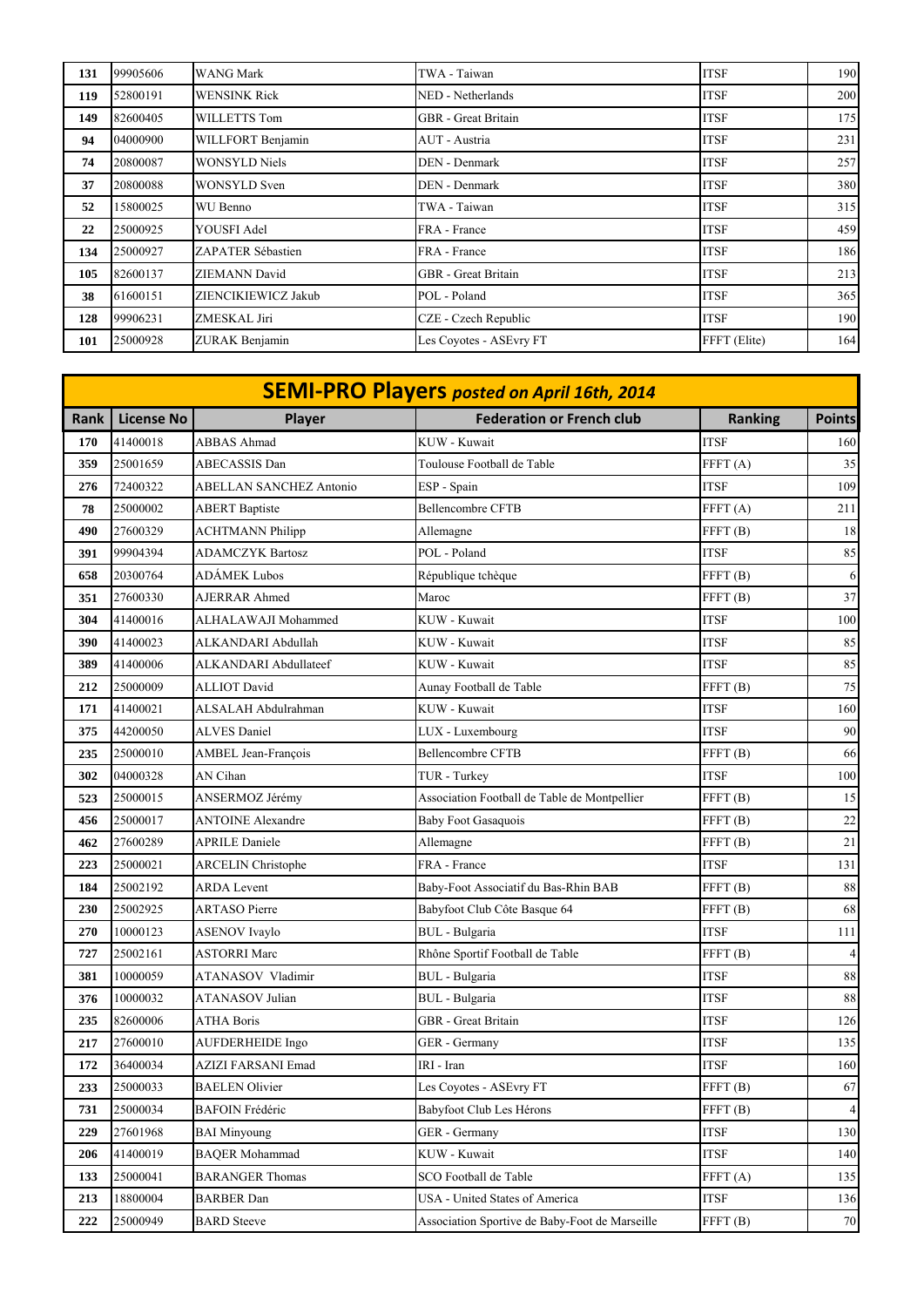| 314 | 03600032 | <b>BARTEL Shane</b>        | AUS - Australia                      | <b>ITSF</b>         | 100            |
|-----|----------|----------------------------|--------------------------------------|---------------------|----------------|
| 325 | 64200068 | <b>BARTOS Elod</b>         | ROU - Romania                        | <b>ITSF</b>         | 100            |
| 480 | 20800283 | <b>BAST Kristian</b>       | Danemark                             | FFFT <sub>(B)</sub> | 19             |
| 472 | 20800285 | <b>BAST</b> Peter          | Danemark                             | FFFT <sub>(B)</sub> | $20\,$         |
| 334 | 44000176 | <b>BASTYS Arnas</b>        | LTU - Lithuania                      | <b>ITSF</b>         | 98             |
| 95  | 25000053 | <b>BATTI Monir</b>         | Les Coyotes - ASEvry FT              | FFFT(A)             | 176            |
| 406 | 25001376 | <b>BAUSSAN Eric</b>        | Baby-Foot Associatif du Bas-Rhin BAB | FFFT(B)             | $27\,$         |
| 290 | 20300680 | <b>BAZIKA Jan</b>          | CZE - Czech Republic                 | <b>ITSF</b>         | 105            |
| 492 | 25000058 | <b>BEARD</b> Erwan'n       | Nantes Football de Table             | FFFT <sub>(B)</sub> | $18\,$         |
| 521 | 27602042 | <b>BECKER Klaus</b>        | Allemagne                            | FFFT(B)             | 15             |
| 148 | 25002217 | <b>BECQUIGNY Cyril</b>     | <b>Baby Foot Gasaquois</b>           | FFFT(B)             | 115            |
| 871 | 25000067 | <b>BEN FATTA Steve</b>     | Les Coyotes - ASEvry FT              | FFFT (B)            |                |
| 138 | 25002569 | <b>BENAISSA</b> Mohamed    | Les Coyotes - ASEvry FT              | FFFT(A)             | 126            |
| 360 | 25001724 | <b>BENDIBA Laurent</b>     | <b>SAFT Baby-Foot</b>                | FFFT <sub>(B)</sub> | 35             |
| 451 | 20800286 | <b>BENDTSEN Benjamin</b>   | Danemark                             | FFT(B)              | $22\,$         |
| 77  | 25002065 | <b>BENHADJ-ADDA Djamel</b> | SCO Football de Table                | FFT(A)              | 216            |
| 70  | 25000070 | <b>BENJAMIN Eric</b>       | Baby-Foot Club de Franconville 95    | FFT(A)              | 226            |
| 159 | 25001491 | <b>BENOIT Patrick</b>      | Babyfoot Club Les Hérons             | FFFT <sub>(B)</sub> | 106            |
| 461 | 25000076 | <b>BERTEAU</b> Lionel      | Baby-foot Segréen                    | FFFT <sub>(B)</sub> | $22\,$         |
| 760 | 25001130 | <b>BERTEAU Ludovic</b>     | Baby-foot Segréen                    | FFFT <sub>(B)</sub> | $\mathfrak{Z}$ |
| 124 | 25000077 | <b>BERTEAU Régis</b>       | Baby-foot Segréen                    | FFFT(A)             | 143            |
| 345 | 25000078 | <b>BERTEAU Romaric</b>     | Baby-foot Segréen                    | FFFT <sub>(B)</sub> | 38             |
| 297 | 25001352 | <b>BERTHET Thomas</b>      | Babyfoot Club Les Hérons             | FFFT(B)             | 46             |
| 216 | 25000083 | <b>BESCH Pascal</b>        | Babyfoot club Issy les Moulineaux    | FFFT(B)             | $73\,$         |
| 442 | 20800259 | <b>BILLING Michael</b>     | Danemark                             | FFT(B)              | 23             |
| 83  | 25000089 | <b>BILLON Eddy</b>         | <b>Baby Foot Gasaquois</b>           | FFT(A)              | 205            |
| 349 | 99904025 | <b>BINDER Mario</b>        | AUT - Austria                        | <b>ITSF</b>         | 95             |
| 143 | 25002304 | <b>BLANCHARD Nicolas</b>   | <b>Baby Foot Gasaquois</b>           | FFFT(B)             | 118            |
| 189 | 25001665 | <b>BLANGEZ Rudy</b>        | BabyFoot Club de la Somme            | FFFT <sub>(B)</sub> | 87             |
| 776 | 25000095 | <b>BLIN</b> Antoine        | Toulouse Football de Table           | FFFT(B)             | $\mathfrak{Z}$ |
| 271 | 75600009 | <b>BLOCH Gilles</b>        | Belgique                             | FFFT(B)             | 52             |
| 153 | 25000098 | <b>BOCHET Martial</b>      | Baby-Foot Club de Franconville 95    | FFFT <sub>(B)</sub> | $110\,$        |
| 293 | 25000099 | <b>BOCQUET Frédéric</b>    | FRA - France                         | <b>ITSF</b>         | 102            |
| 286 | 27608665 | <b>BOEHM Frank</b>         | GER - Germany                        | <b>ITSF</b>         | 105            |
| 244 | 99906232 | <b>BOERSCH Robin</b>       | AUS - Australia                      | <b>ITSF</b>         | 120            |
| 261 | 25000111 | <b>BORTOLUSSY Jérémy</b>   | Baby-Foot Club de Franconville 95    | FFFT <sub>(B)</sub> | 57             |
| 350 | 99906105 | <b>BOSELLO</b> Stefano     | ITA - Italy                          | <b>ITSF</b>         | 95             |
| 594 | 25001323 | <b>BOUCHHIOUA Sofiène</b>  | Baby-Foot Club de Franconville 95    | FFFT(B)             | 10             |
| 162 | 25000128 | <b>BOULLANGER Patrick</b>  | Les Coyotes - ASEvry FT              | FFT(B)              | 104            |
| 132 | 25001508 | <b>BOUSAIDA Abid</b>       | Rhône Sportif Football de Table      | FFT(A)              | 135            |
| 156 | 10000053 | <b>BOZHIKOV Anton</b>      | <b>BUL</b> - Bulgaria                | <b>ITSF</b>         | 171            |
| 365 | 38000118 | <b>BRACONI</b> Giovanni    | ITA - Italy                          | <b>ITSF</b>         | 90             |
| 572 | 20800336 | <b>BREUMSØ Mads</b>        | Danemark                             | FFT(B)              | 12             |
| 168 | 82600026 | <b>BRICE Sarah</b>         | <b>GBR</b> - Great Britain           | <b>ITSF</b>         | 163            |
| 261 | 99904609 | <b>BRIDGEMAN Michael</b>   | USA - United States of America       | <b>ITSF</b>         | 115            |
| 243 | 84014384 | <b>BRIDGMAN Mike</b>       | USA - United States of America       | <b>ITSF</b>         | 120            |
| 255 | 04000539 | <b>BRUMMER Johannes</b>    | AUT - Austria                        | <b>ITSF</b>         | 117            |
| 161 | 25002090 | <b>BUJARRABAL Nicolas</b>  | Aunay Football de Table              | FFFT(B)             | 105            |
| 167 | 61600414 | <b>BUŁATEK Jacek</b>       | POL - Poland                         | <b>ITSF</b>         | 163            |
| 491 | 82600204 | <b>BUNDY</b> Joe           | Grande-Bretagne                      | FFFT(B)             | 18             |
| 336 | 25000143 | <b>CADET</b> Julien        | FRA - France                         | <b>ITSF</b>         | 97             |
| 352 | 25000145 | CAILLÉ Arnaud              | FRA - France                         | <b>ITSF</b>         | 95             |
| 165 | 44000023 | CAMPOS Joao                | LUX - Luxembourg                     | <b>ITSF</b>         | 164            |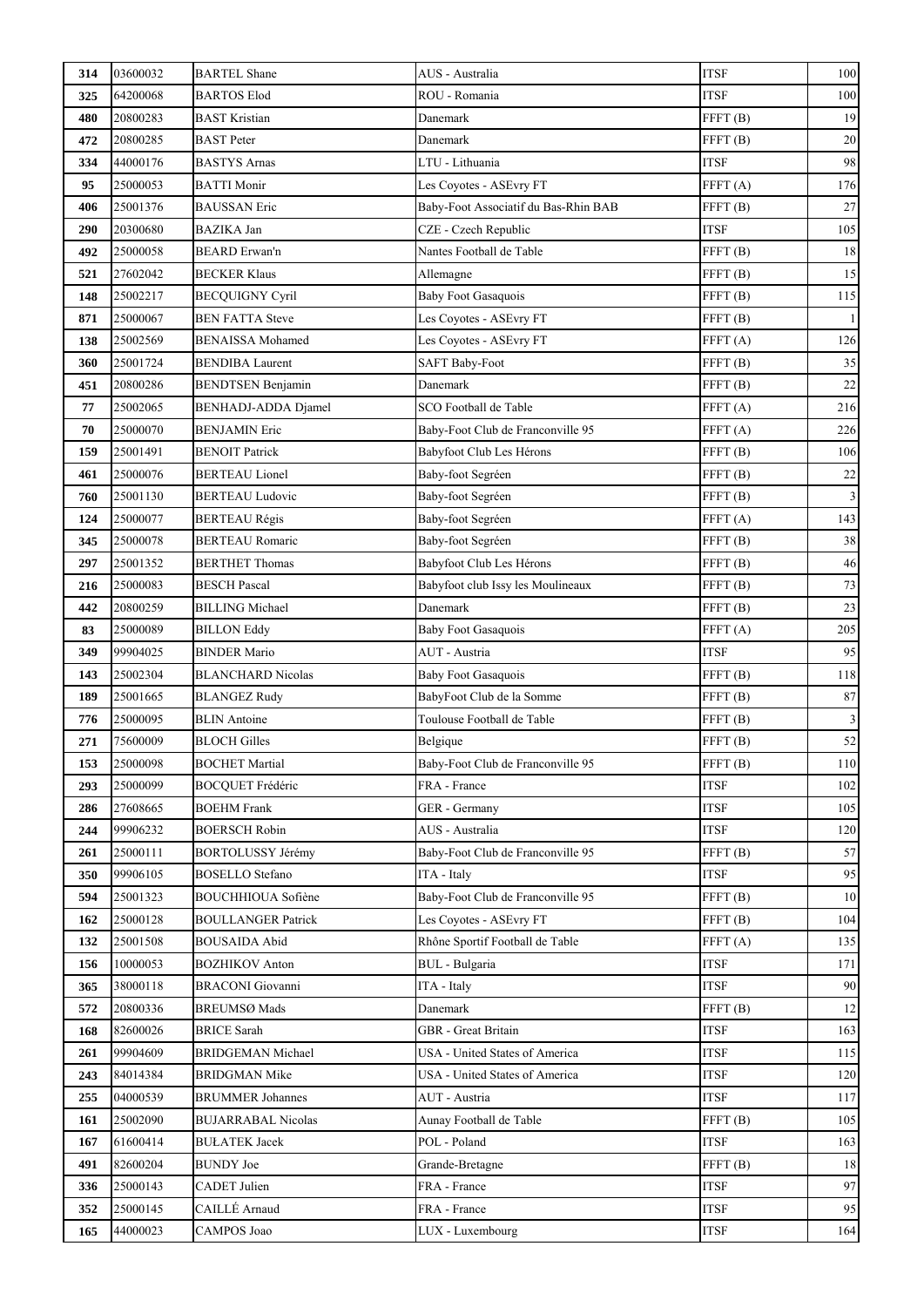| 684 | 25000149 | <b>CAMUT</b> Pascal        | SCO Football de Table                            | FFFT <sub>(B)</sub> | $\sqrt{6}$              |
|-----|----------|----------------------------|--------------------------------------------------|---------------------|-------------------------|
| 486 | 25000150 | CAMUT Sébastien            | SCO Football de Table                            | FFFT <sub>(B)</sub> | 18                      |
| 319 | 84004301 | <b>CANNON Chris</b>        | USA - United States of America                   | <b>ITSF</b>         | 100                     |
| 205 | 25000154 | CAQUEREAU Arnaud           | Association Sportive Baby Foot Tours             | FFFT(B)             | 80                      |
| 518 | 25001347 | CASAMAJOU Gilbert          | Rennes Atomic Football de Table                  | FFFT <sub>(B)</sub> | 15                      |
| 281 | 84000160 | <b>CERVANTES Ezequiel</b>  | USA - United States of America                   | <b>ITSF</b>         | 105                     |
| 467 | 25000172 | <b>CHAMAND Olivier</b>     | Association Football de Table de Montpellier     | FFFT <sub>(B)</sub> | 21                      |
| 173 | 25000173 | CHAMPAGNAT Pierrick        | Babyfootclub de Chambéry Grenoble                | FFFT <sub>(B)</sub> | 95                      |
| 87  | 25000174 | <b>CHAMPS David</b>        | Rennes Atomic Football de Table                  | FFFT(A)             | 198                     |
| 646 | 25000179 | <b>CHARRIER Christophe</b> | SCO Football de Table                            | FFFT <sub>(B)</sub> | $7\overline{}$          |
| 192 | 25003176 | <b>CHASLIN</b> Sebastien   | SCO Football de Table                            | FFFT(B)             | 86                      |
| 226 | 25002057 | CHAZAL Christian           | Baby-Foot Club de Franconville 95                | FFFT <sub>(B)</sub> | 69                      |
| 285 | 99905608 | <b>CHEN Jeff</b>           | TWA - Taiwan                                     | <b>ITSF</b>         | 105                     |
| 316 | 25000183 | <b>CHENG Xavier</b>        | Babyfoot club Issy les Moulineaux                | FFFT (B)            | 42                      |
| 438 | 25000186 | CHEVALIER Stéphane         | Association Sportive de Baby-Foot de Marseille   | FFFT(B)             | 23                      |
| 98  | 25001912 | CHIARI Nicolas             | Association Football de Table de Montpellier     | FFFT(A)             | 167                     |
| 277 | 25000191 | <b>CHIRON</b> Laurent      | Babyfoot Club Les Hérons                         | FFFT <sub>(B)</sub> | 51                      |
| 396 | 05600031 | <b>CHRIST Andreas</b>      | Suisse                                           | FFT(B)              | $28\,$                  |
| 397 | 20800008 | <b>CHRISTIANSEN Lars</b>   | DEN - Denmark                                    | <b>ITSF</b>         | 82                      |
| 221 | 64300125 | CHUSOVA Natalia            | RUS - Russian Federation                         | <b>ITSF</b>         | 132                     |
| 140 | 25002554 | CLEMENT Frédéric           | Babyfoot club Issy les Moulineaux                | FFFT(A)             | 121                     |
| 554 | 25002075 | <b>CLUZAUD Nicolas</b>     | Baby-Foot Club de Franconville 95                | FFFT(B)             | 13                      |
| 400 | 72400310 | COBO MUÑOZ Angel Luís      | ESP - Spain                                      | <b>ITSF</b>         | 81                      |
| 191 | 25001211 | <b>COELHO</b> Carlos       | Babyfootclub de Chambéry Grenoble                | FFFT(B)             | 86                      |
| 160 | 25001168 | <b>COFFIN Louis</b>        | Toulouse Football de Table                       | FFT(B)              | 105                     |
| 214 | 25000203 | <b>COINON Jerome</b>       | <b>Baby Foot Gasaquois</b>                       | FFFT <sub>(B)</sub> | 74                      |
| 611 | 25000209 | CONIO CONTINI Sylvain      | Club Foyer Socio Associatif Yves Montand Allauch | FFFT(B)             | $\,8\,$                 |
| 383 | 25000211 | <b>CONSTANTIN Nicolas</b>  | FRA - France                                     | <b>ITSF</b>         | 88                      |
| 85  | 25000213 | <b>CORDIER Christophe</b>  | Aunay Football de Table                          | FFFT(A)             | 201                     |
| 377 | 25000214 | <b>CORDIER Corentin</b>    | Yvelines Football Table                          | FFFT(B)             | $31\,$                  |
| 454 | 25000215 | <b>CORDIER Michaël</b>     | <b>Bellencombre CFTB</b>                         | FFT(B)              | $22\,$                  |
| 151 | 25000216 | <b>CORDIER Stéphane</b>    | Yvelines Football Table                          | FFFT (B)            | 112                     |
| 332 | 27600040 | <b>CORNELIUS Claus</b>     | Allemagne                                        | FFFT(B)             | 39                      |
| 333 | 27600041 | <b>CORNELIUS Josef</b>     | Allemagne                                        | FFT(B)              | 39                      |
| 263 | 25000218 | CORNU Jérôme               | Les Coyotes - ASEvry FT                          | FFFT <sub>(B)</sub> | 57                      |
| 220 | 25000219 | <b>COULIBALY</b> Ibrahim   | FRA - France                                     | <b>ITSF</b>         | 132                     |
| 92  | 25000221 | <b>COURTADE Patrice</b>    | <b>US Chartrons</b>                              | FFT(A)              | 179                     |
| 152 | 25000223 | <b>COUSIN Alexandre</b>    | Football de Table Montreuillois                  | FFT(B)              | 111                     |
| 128 | 25000232 | <b>CROUCHE Jules</b>       | Baby-Foot Club de Franconville 95                | FFT(A)              | 137                     |
| 333 | 04000028 | <b>CSAR</b> David          | AUT - Austria                                    | <b>ITSF</b>         | 98                      |
| 246 | 34800050 | <b>CSIGE Tamás</b>         | Hongrie                                          | FFT(B)              | 62                      |
| 247 | 25001116 | <b>CULTOT Paulin</b>       | <b>Baby-Foot Messin</b>                          | FFT(B)              | 62                      |
| 777 | 25000235 | <b>CURETTI Gilbert</b>     | Nice Baby-Foot                                   | FFT(B)              | $\overline{\mathbf{3}}$ |
| 99  | 25000238 | DA COSTA Ludovic           | Baby-Foot Club de Franconville 95                | FFT(A)              | 165                     |
| 179 | 44200049 | DA SILVA André             | LUX - Luxembourg                                 | <b>ITSF</b>         | 158                     |
| 458 | 25001321 | DA SILVA Antonio           | Yvelines Football Table                          | FFT(B)              | 22                      |
| 181 | 25001322 | DACUNHA Gilbert            | POR - Portugal                                   | <b>ITSF</b>         | 156                     |
| 509 | 25001714 | DAIDJ Ali                  | Baby-Foot Club de Franconville 95                | FFT(B)              | 16                      |
| 178 | 64300181 | DANASHEVSKY Nickolay       | RUS - Russian Federation                         | <b>ITSF</b>         | 158                     |
| 419 | 25000248 | <b>DANG</b> Charles        | Les Coyotes - ASEvry FT                          | FFT(B)              | 25                      |
| 97  | 25003537 | DAVIRAN Morteza            | Nantes Football de Table                         | FFT(A)              | 172                     |
| 555 | 82600142 | DAWKINS Samuel             | Grande-Bretagne                                  | FFT(B)              | 13                      |
| 452 | 05600310 | DE CANCK Igor              | Belgique                                         | FFT(B)              | $22\,$                  |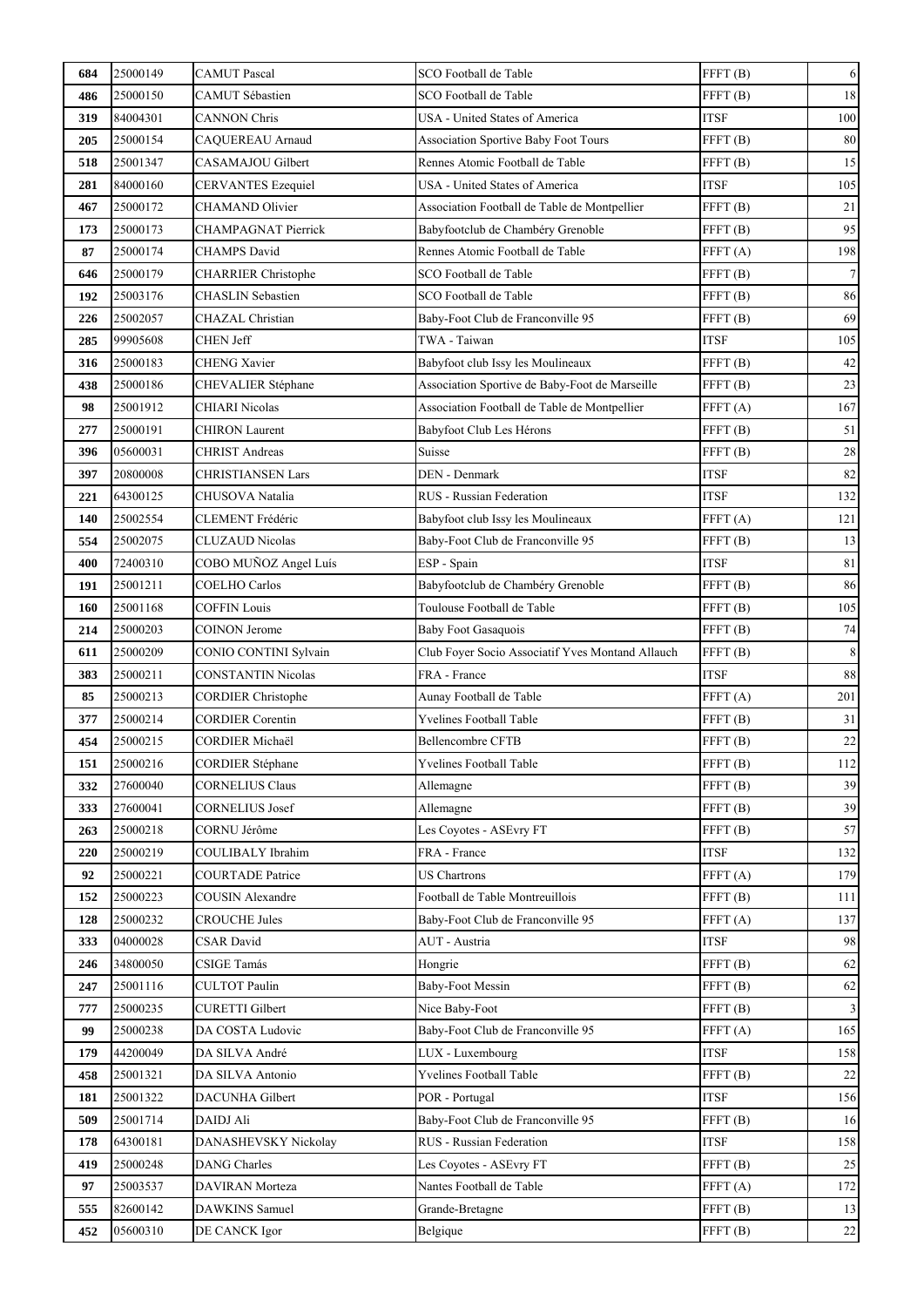| 88  | 25000256 | <b>DECLEE Anthony</b>     | Aunay Football de Table                      | FFFT(A)             | 196              |
|-----|----------|---------------------------|----------------------------------------------|---------------------|------------------|
| 316 | 05600070 | <b>DEHOEST Davy</b>       | <b>BEL</b> - Belgium                         | <b>ITSF</b>         | 100              |
| 157 | 25001667 | DELAUNAY Gaetan           | BabyFoot Club de la Somme                    | FFFT <sub>(B)</sub> | 106              |
| 90  | 25003185 | DELHINGER Guillaume       | <b>SAFT Baby-Foot</b>                        | FFFT(A)             | 192              |
| 160 | 38000106 | <b>DELLEANI</b> Franco    | RUS - Russian Federation                     | <b>ITSF</b>         | 166              |
| 111 | 25001643 | <b>DELOINCE Vivien</b>    | 18 Bourges Football de Table                 | FFFT(A)             | 156              |
| 329 | 25000267 | DELTEIL Jean              | Les Coyotes - ASEvry FT                      | FFT(B)              | 40               |
| 202 | 25000269 | <b>DEMONT</b> Philippe    | <b>US Chartrons</b>                          | FFT(B)              | 81               |
| 96  | 25004046 | <b>DENIS Dominique</b>    | Rennes Atomic Football de Table              | FFFT(A)             | 172              |
| 69  | 25000273 | <b>DENIVET Pascal</b>     | <b>Baby Foot Gasaquois</b>                   | FFFT(A)             | 226              |
| 94  | 25001471 | <b>DESCHENES Cyril</b>    | Les Coyotes - ASEvry FT                      | FFFT(A)             | 177              |
| 209 | 62000072 | DESERTO João              | POR - Portugal                               | <b>ITSF</b>         | 140              |
| 81  | 25000277 | DESFONTAINES Sylvain      | <b>Baby Foot Gasaquois</b>                   | FFFT(A)             | 208              |
| 232 | 34800065 | <b>DETRE</b> David        | Hongrie                                      | FFFT <sub>(B)</sub> | 67               |
| 356 | 27608424 | DI BELLO Alexander        | GER - Germany                                | <b>ITSF</b>         | 92               |
| 175 | 75600020 | DI SANTO Fabio            | SUI - Switzerland                            | <b>ITSF</b>         | 160              |
| 280 | 44200204 | <b>DIAS</b> Christophe    | LUX - Luxembourg                             | <b>ITSF</b>         | 108              |
| 298 | 44200103 | <b>DIAS</b> Mike          | Luxembourg                                   | FFFT <sub>(B)</sub> | $45\,$           |
| 373 | 24600044 | DIAZ Antonio              | FIN - Finland                                | <b>ITSF</b>         | 90               |
| 236 | 27600047 | <b>DIDION Patrick</b>     | Allemagne                                    | FFT(B)              | 66               |
| 516 | 05600304 | DISILVIO Fabio            | Belgique                                     | FFT(B)              | 15               |
| 211 | 27602518 | DO Billy                  | GER - Germany                                | <b>ITSF</b>         | 140              |
| 197 | 25001738 | DORÉ Steve                | Nice Baby-Foot                               | FFFT <sub>(B)</sub> | 85               |
| 483 | 99904844 | DOS SANTOS Gonçalo        | Portugal                                     | FFFT <sub>(B)</sub> | 19               |
| 363 | 52800055 | <b>DOST Mark</b>          | Pays-Bas                                     | FFFT <sub>(B)</sub> | 34               |
| 289 | 25000296 | <b>DOUAY</b> Fabrice      | Yvelines Football Table                      | FFFT <sub>(B)</sub> | 48               |
| 256 | 25002348 | <b>DRAOULEC</b> Wilfried  | Association Football de Table de Montpellier | FFFT(B)             | 59               |
| 331 | 25001135 | <b>DREAN Yannick</b>      | Breizh Sud Football de Table                 | FFFT <sub>(B)</sub> | $40\,$           |
| 638 | 27600713 | <b>DROESE Dirk</b>        | Allemagne                                    | FFFT(B)             | $\boldsymbol{7}$ |
| 225 | 25002032 | <b>DROIT Romain</b>       | Mondeville Football de Table                 | FFFT <sub>(B)</sub> | 69               |
| 482 | 20800211 | DUBGAARD Birger           | Danemark                                     | FFT(B)              | 19               |
| 163 | 05600261 | <b>DUBUISSON Daniel</b>   | BEL - Belgium                                | ITSF                | 165              |
| 84  | 25001088 | <b>DUCROCQ Grégory</b>    | Football de Table Montreuillois              | FFFT(A)             | 204              |
| 364 | 20800175 | <b>DUE</b> Martin         | Danemark                                     | FFFT <sub>(B)</sub> | 34               |
| 615 | 25001144 | <b>DUFRETEL Xavier</b>    | Rhône Sportif Football de Table              | FFFT(B)             | 8                |
| 116 | 25001353 | <b>DULAC</b> Stéphane     | Babyfoot club Issy les Moulineaux            | FFFT(A)             | 152              |
| 387 | 25001335 | <b>DUMONT Remy</b>        | Football de Table Montreuillois              | FFFT <sub>(B)</sub> | 29               |
| 237 | 12400052 | <b>DUNN</b> Christian     | CAN - Canada                                 | <b>ITSF</b>         | 123              |
| 488 | 20800011 | <b>DURAKOVIC Nermin</b>   | Danemark                                     | FFFT <sub>(B)</sub> | 18               |
| 507 | 25000308 | <b>DURAND</b> Florent     | Nantes Football de Table                     | FFT(B)              | 16               |
| 295 | 34800074 | DUSA Dániel               | HUN - Hungary                                | <b>ITSF</b>         | 101              |
| 177 | 25000314 | <b>DUVEAU Cédric</b>      | Association Sportive Baby Foot Tours         | FFFT(B)             | 94               |
| 356 | 25000315 | DUVIOLS Stéphane          | Association Football de Table de Montpellier | FFFT(B)             | 36               |
| 212 | 20300064 | DVORÁK Premysl            | CZE - Czech Republic                         | <b>ITSF</b>         | 139              |
| 551 | 20300067 | DZURDZENÍK Tomás          | République tchèque                           | FFFT(B)             | 13               |
| 308 | 12400056 | <b>EDWARDS</b> Simon      | CAN - Canada                                 | <b>ITSF</b>         | 100              |
| 382 | 82600201 | EDWARDS Stephen           | GBR - Great Britain                          | <b>ITSF</b>         | 88               |
| 398 | 20300068 | <b>EGER Josef</b>         | CZE - Czech Republic                         | <b>ITSF</b>         | 82               |
| 399 | 04000344 | <b>EINETER Sebastian</b>  | AUT - Austria                                | <b>ITSF</b>         | 82               |
| 180 | 25000318 | EL HAMDIOUI Karim         | MAR - Morocco                                | <b>ITSF</b>         | 158              |
| 349 | 05600084 | <b>ELIAERTS Randy</b>     | Belgique                                     | FFFT <sub>(B)</sub> | 37               |
| 238 | 20800016 | <b>ESKILDSEN Kim</b>      | Danemark                                     | FFT(B)              | 65               |
| 369 | 04000043 | <b>ESTERBAUER Andreas</b> | AUT - Austria                                | <b>ITSF</b>         | 90               |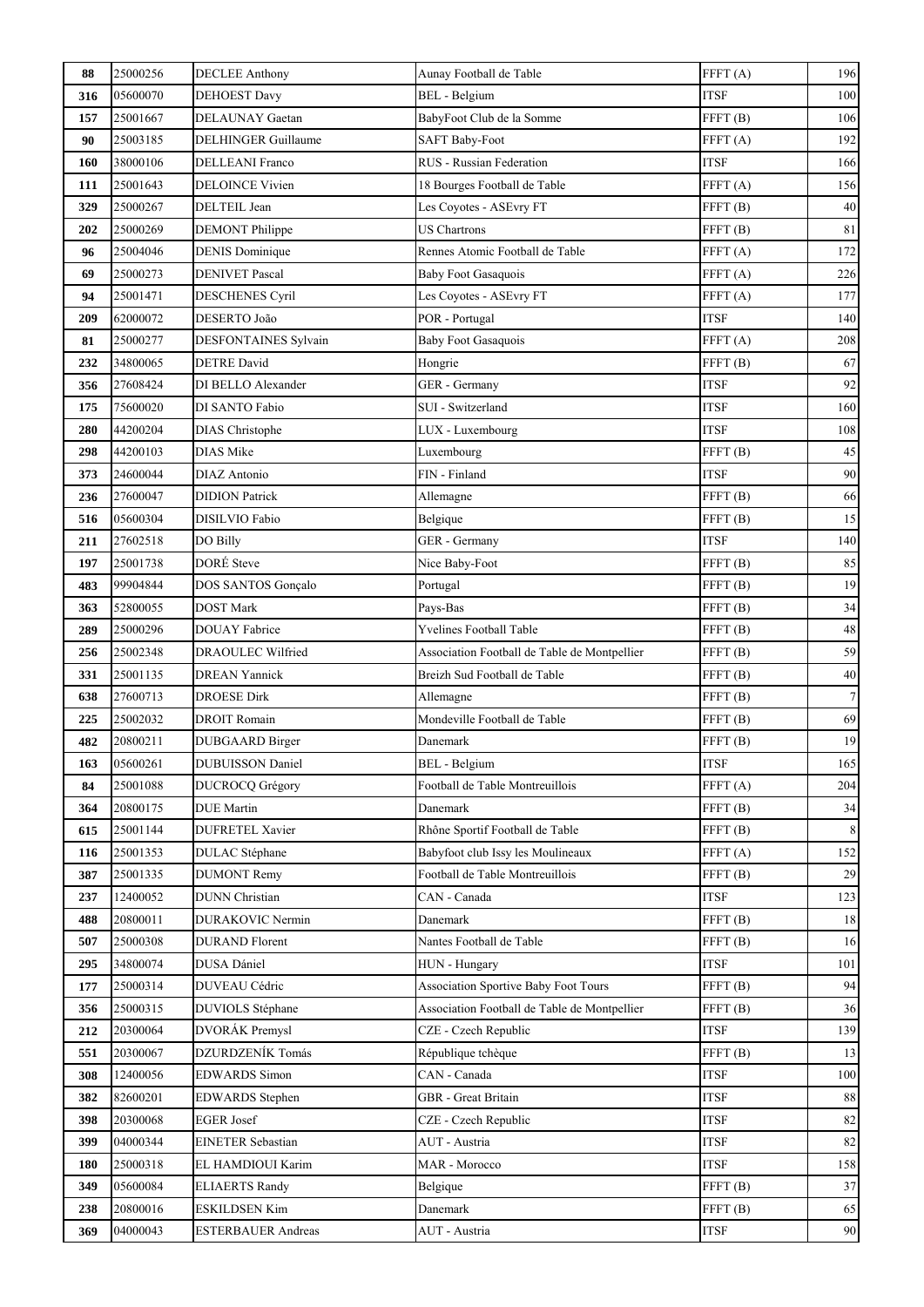| 249 | 99904657 | <b>FALKENSTEINER Dominik</b>   | AUT - Austria                                  | <b>ITSF</b>         | 120            |
|-----|----------|--------------------------------|------------------------------------------------|---------------------|----------------|
| 206 | 25000329 | FARJON Frédéric                | Baby-Foot Club de Franconville 95              | FFFT <sub>(B)</sub> | 80             |
| 300 | 25000332 | FAYOLLE Eric                   | FRA - France                                   | <b>ITSF</b>         | 101            |
| 322 | 72400211 | FERNÁNDEZ Gregorio             | ESP - Spain                                    | <b>ITSF</b>         | 100            |
| 232 | 44000001 | FERNÁNDEZ Tomás                | ESP - Spain                                    | <b>ITSF</b>         | 129            |
| 109 | 44200119 | <b>FERREIRA Fabio</b>          | Luxembourg                                     | FFT(A)              | 157            |
| 119 | 25002033 | FIDELINO Jeffrey               | Aunay Football de Table                        | FFFT(A)             | 145            |
| 155 | 04000440 | <b>FIEGL Mathias</b>           | AUT - Austria                                  | <b>ITSF</b>         | 171            |
| 267 | 25000338 | FIOLLEAU Frédéric              | Nantes Football de Table                       | FFFT <sub>(B)</sub> | 55             |
| 691 | 20800334 | <b>FISKER Rasmus</b>           | Danemark                                       | FFT(B)              | $\sqrt{5}$     |
| 309 | 84000306 | FLAHERTY Brendan               | USA - United States of America                 | <b>ITSF</b>         | 100            |
| 357 | 25000341 | FLEURY Jean christophe         | Yvelines Football Table                        | FFFT(B)             | 36             |
| 104 | 25000344 | <b>FONTAINE Yannick</b>        | Rhône Sportif Football de Table                | FFFT <sub>(A)</sub> | 160            |
| 319 | 25001976 | FOREMAN Zachary                | Toulouse Football de Table                     | FFFT <sub>(B)</sub> | $42\,$         |
| 870 | 99904847 | FORFAIT1 Freilos               | (Pays inconnu)                                 | FFFT <sub>(B)</sub> | $\overline{2}$ |
| 108 | 25001470 | <b>FORGES Andres</b>           | Les Coyotes - ASEvry FT                        | FFFT(A)             | 158            |
| 326 | 05600373 | <b>FRANC Didier</b>            | BEL - Belgium                                  | <b>ITSF</b>         | 100            |
| 527 | 05600373 | <b>FRANC Didier</b>            | Belgique                                       | FFFT <sub>(B)</sub> | 14             |
| 73  | 25002539 | FUJI TSANG Clément             | Nice Baby-Foot                                 | FFFT(A)             | 222            |
| 171 | 25000358 | <b>FURCY Philippe</b>          | Nantes Football de Table                       | FFFT <sub>(B)</sub> | 97             |
| 264 | 99906195 | <b>GABORIT Gilles</b>          | AUS - Australia                                | <b>ITSF</b>         | 115            |
| 403 | 25000359 | <b>GADAN</b> Philippe          | Association Sportive de Baby-Foot de Marseille | FFFT <sub>(B)</sub> | 27             |
| 303 | 25002256 | <b>GARCIA</b> Franck           | 18 Bourges Football de Table                   | FFFT <sub>(B)</sub> | 45             |
| 177 | 10000122 | <b>GEORGIEV Stanislav</b>      | <b>BUL</b> - Bulgaria                          | <b>ITSF</b>         | 158            |
| 228 | 25000378 | <b>GERBEAU Lionel</b>          | Les Coyotes - ASEvry FT                        | FFT(B)              | 68             |
| 599 | 25000382 | <b>GERVOT Fabrice</b>          | Breizh Sud Football de Table                   | FFFT <sub>(B)</sub> | 10             |
| 229 | 25003014 | <b>GHARSSA Adile</b>           | Les Coyotes - ASEvry FT                        | FFFT <sub>(B)</sub> | 68             |
| 166 | 25000388 | GIFFARD-CHOY Guillaume         | Les Coyotes - ASEvry FT                        | FFFT <sub>(B)</sub> | $102\,$        |
| 254 | 44200015 | GIOVINAZZI Michelé             | LUX - Luxembourg                               | <b>ITSF</b>         | 118            |
| 114 | 25002068 | <b>GLADIEUX David</b>          | <b>Baby Foot Gasaquois</b>                     | FFFT(A)             | 155            |
| 188 | 37200015 | <b>GLAVIN</b> Damian           | IRL - Ireland                                  | <b>ITSF</b>         | 150            |
| 216 | 99905139 | GOH Wee Keong                  | MAS - Malaysia                                 | <b>ITSF</b>         | 135            |
| 178 | 25000400 | <b>GOMES</b> Jorge             | Rhône Sportif Football de Table                | FFFT <sub>(B)</sub> | 92             |
| 118 | 44200016 | <b>GONCALVES Bruno</b>         | Luxembourg                                     | FFFT(A)             | 145            |
| 201 | 44200131 | <b>GONCALVES Damien</b>        | LUX - Luxembourg                               | <b>ITSF</b>         | 145            |
| 173 | 99906197 | <b>GORS</b> Stijn              | BEL - Belgium                                  | <b>ITSF</b>         | 160            |
| 267 | 27600078 | <b>GOTTESLEBEN Klaus</b>       | GER - Germany                                  | <b>ITSF</b>         | 113            |
| 347 | 12400224 | <b>GOWER Fred</b>              | CAN - Canada                                   | <b>ITSF</b>         | 95             |
| 312 | 25000405 | <b>GRANDYS Cédric</b>          | Football de Table Montreuillois                | FFFT(B)             | 43             |
| 299 | 25000406 | <b>GRANDYS Hervé</b>           | Football de Table Montreuillois                | FFFT(B)             | 45             |
| 341 | 25001394 | <b>GRANGE Kevin</b>            | FRA - France                                   | <b>ITSF</b>         | 96             |
| 107 | 25001642 | <b>GREZET</b> Gwenael          | 18 Bourges Football de Table                   | FFFT(A)             | 159            |
| 481 | 20800109 | <b>GROSBOLL-POULSEN Troels</b> | Danemark                                       | FFT(B)              | 19             |
| 342 | 27600999 | <b>GROSS Peter</b>             | Allemagne                                      | FFT(B)              | 38             |
| 423 | 25001634 | <b>GROSZ Franz</b>             | Babyfootclub de Chambéry Grenoble              | FFFT <sub>(B)</sub> | 25             |
| 424 | 25001635 | <b>GROSZ Rudy</b>              | Babyfootclub de Chambéry Grenoble              | FFFT <sub>(B)</sub> | 25             |
| 478 | 27603028 | <b>GRUBER Jörg</b>             | Allemagne                                      | FFFT <sub>(B)</sub> | 19             |
| 279 | 03600029 | <b>GRUDEN</b> Danny            | AUS - Australia                                | <b>ITSF</b>         | 108            |
| 387 | 10000125 | <b>GRUYCHEV Krasimir</b>       | <b>BUL</b> - Bulgaria                          | <b>ITSF</b>         | 86             |
| 196 | 25001959 | <b>GUEDRI Houssemeddine</b>    | <b>Baby Foot Gasaquois</b>                     | FFFT <sub>(B)</sub> | 85             |
| 293 | 25001868 | <b>GUERANDEL Romain</b>        | Rennes Atomic Football de Table                | FFFT <sub>(B)</sub> | $47\,$         |
| 239 | 25000411 | <b>GUERIN Cédric</b>           | Baby-Foot club d'Illiers Combray               | FFFT <sub>(B)</sub> | 64             |
| 255 | 25001524 | <b>GUERVILLE Valentin</b>      | Football de Table Montreuillois                | FFFT(B)             | 59             |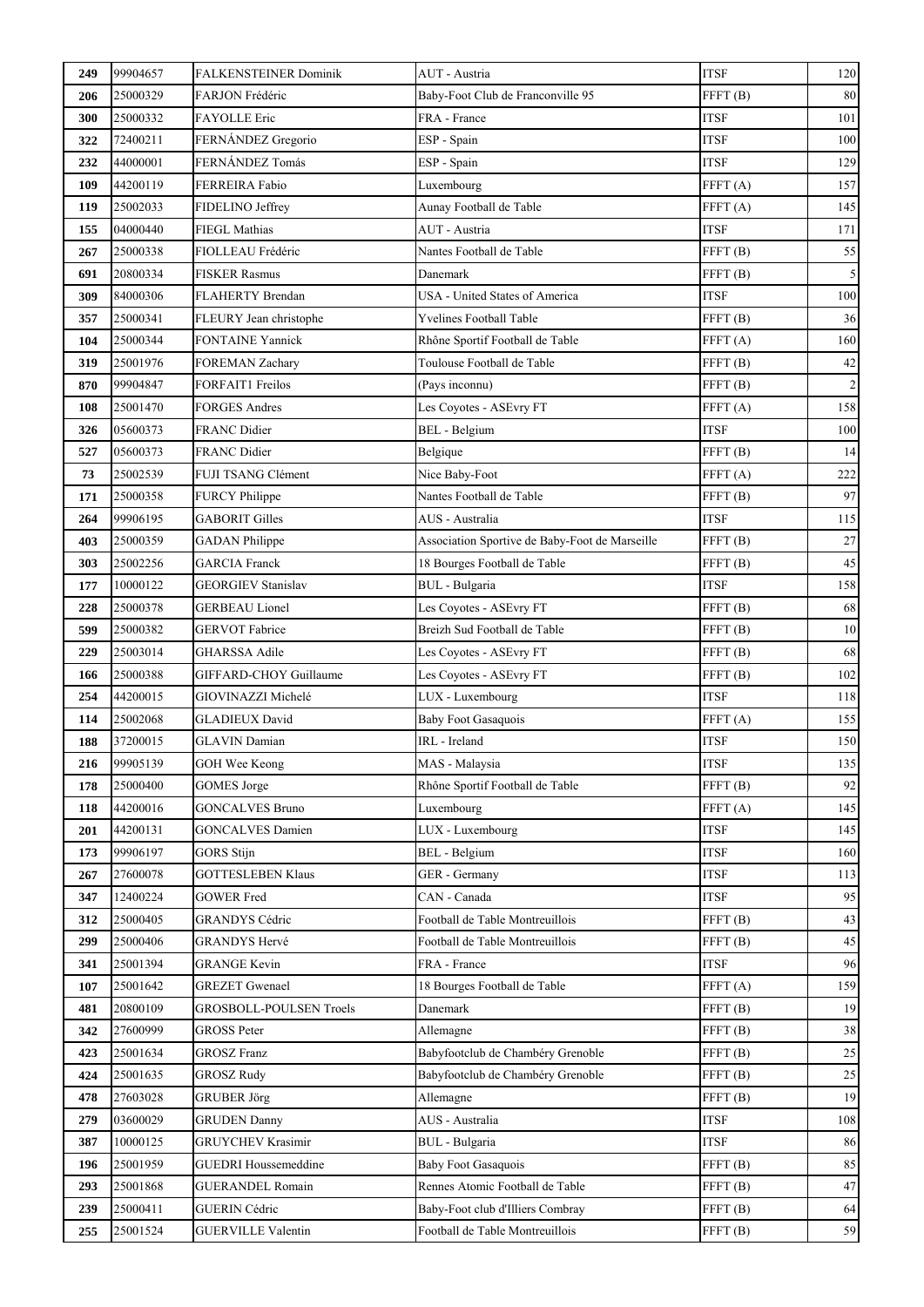| 141 | 25002985 | <b>GUFFLET Arnaud</b>            | Babyfoot club Issy les Moulineaux    | FFFT(A)             | 121        |
|-----|----------|----------------------------------|--------------------------------------|---------------------|------------|
| 150 | 25000416 | <b>GUILBAUT Cyril</b>            | BabyFoot Club de la Somme            | FFFT <sub>(B)</sub> | 113        |
| 157 | 72400325 | <b>GUILLEN GARCIA Pedro Jose</b> | ESP - Spain                          | <b>ITSF</b>         | 170        |
| 252 | 25002264 | GUIMARD Jean-Marc                | Toulouse Football de Table           | FFFT(B)             | 61         |
| 342 | 34800476 | <b>GULYAS Zoltan</b>             | HUN - Hungary                        | <b>ITSF</b>         | 96         |
| 230 | 04000081 | <b>GUSCHEH Sascha</b>            | AUT - Austria                        | <b>ITSF</b>         | 130        |
| 662 | 27600086 | <b>HAAS Herbert</b>              | Allemagne                            | FFT(B)              | 6          |
| 210 | 64200021 | <b>HABA Marius</b>               | ROU - Romania                        | <b>ITSF</b>         | 140        |
| 354 | 52800011 | <b>HABETS Henk</b>               | Pays-Bas                             | FFFT <sub>(B)</sub> | 36         |
| 159 | 25000421 | HAINGUE Christophe               | FRA - France                         | <b>ITSF</b>         | 167        |
| 390 | 20800317 | <b>HALD BJERRUM Albert</b>       | Danemark                             | FFT(B)              | 29         |
| 334 | 20800234 | HARDENBERG Asker                 | Danemark                             | FFT(B)              | 39         |
| 327 | 27600090 | <b>HARMS</b> Oke                 | Allemagne                            | FFFT <sub>(B)</sub> | 40         |
| 262 | 99905585 | HATHAWAY Leigh                   | AUS - Australia                      | <b>ITSF</b>         | 115        |
| 393 | 84014046 | <b>HAWKES Will</b>               | GBR - Great Britain                  | <b>ITSF</b>         | $\bf 84$   |
| 556 | 84014046 | HAWKES Will                      | Grande-Bretagne                      | FFT(B)              | 13         |
| 281 | 27600497 | HEBER Christian                  | Allemagne                            | FFFT(B)             | 49         |
| 191 | 27600097 | <b>HEINRICH Ruben</b>            | GER - Germany                        | <b>ITSF</b>         | 150        |
| 396 | 25000431 | HEITZMANN Christophe             | FRA - France                         | <b>ITSF</b>         | 83         |
| 524 | 25000433 | <b>HELBERT</b> Philippe          | Rennes Atomic Football de Table      | FFFT <sub>(B)</sub> | 15         |
| 182 | 25002377 | <b>HENON Guillaume</b>           | Babyfoot club Issy les Moulineaux    | FFFT(B)             | 90         |
| 203 | 05600397 | <b>HERALY Christophe</b>         | Belgique                             | FFFT <sub>(B)</sub> | 80         |
| 245 | 52800401 | <b>HERMANS Twan</b>              | Pays-Bas                             | FFFT <sub>(B)</sub> | 62         |
| 386 | 27603301 | HOBICK Normen                    | Allemagne                            | FFFT(B)             | 29         |
| 570 | 20800330 | <b>HOLCK NIELSEN Asger</b>       | Danemark                             | FFT(B)              | 12         |
| 378 | 25001664 | HOUYELLE Mathilde                | Football de Table Montreuillois      | FFFT(B)             | 31         |
| 320 | 27603389 | <b>HOYER Maximilian</b>          | GER - Germany                        | <b>ITSF</b>         | 100        |
| 253 | 10000046 | <b>HRISTOV Mihail</b>            | <b>BUL</b> - Bulgaria                | <b>ITSF</b>         | 118        |
| 226 | 15800053 | <b>HUANG Andy</b>                | TWA - Taiwan                         | <b>ITSF</b>         | 130        |
| 344 | 25000448 | <b>HUAU Pauline</b>              | Toulouse Football de Table           | FFT(B)              | 38         |
| 134 | 25000451 | <b>HUGOLIN Thierry</b>           | Breizh Sud Football de Table         | FFFT <sub>(A)</sub> | 135        |
| 136 | 25001068 | <b>HUNTER Ludovic</b>            | Toulouse Football de Table           | FFFT(A)             | 133        |
| 364 | 20800032 | <b>HVIID Jacob</b>               | <b>DEN</b> - Denmark                 | <b>ITSF</b>         | 90         |
| 278 | 20800032 | <b>HVIID Jacob</b>               | Danemark                             | FFFT <sub>(B)</sub> | 50         |
| 270 | 25002359 | <b>HYERLE Alexis</b>             | Rhône Sportif Football de Table      | FFT(B)              | 53         |
| 335 | 27600107 | <b>INGENBRAND Karsten</b>        | Allemagne                            | FFFT <sub>(B)</sub> | 39         |
| 256 | 25001410 | <b>JAANINE Mohamed Nawfel</b>    | MAR - Morocco                        | <b>ITSF</b>         | 117        |
| 529 | 20800132 | JACOBSEN Jacob                   | Danemark                             | FFFT <sub>(B)</sub> | 14         |
| 703 | 12400422 | JACQUIER Emmanuel                | France                               | FFFT <sub>(B)</sub> | 5          |
| 154 | 25001920 | JALLU Lionel                     | Nantes Football de Table             | FFT(B)              | 110        |
| 233 | 44000199 | JAMONTAS Rapolas                 | LTU - Lithuania                      | <b>ITSF</b>         | 128        |
| 374 | 20300452 | <b>JANSKY Lukas</b>              | République tchèque                   | FFFT <sub>(B)</sub> | 32         |
| 383 | 25000469 | <b>JEANNIN</b> Arnaud            | Baby-Foot Associatif du Bas-Rhin BAB | FFT(B)              | 30         |
| 219 | 72400323 | <b>JENSEN MARTINEZ Cristian</b>  | ESP - Spain                          | <b>ITSF</b>         | 134        |
| 692 | 20800335 | <b>JESPERSEN Mikkel</b>          | Danemark                             | FFFT <sub>(B)</sub> | 5          |
| 384 | 20800180 | JOHANSEN Søren                   | DEN - Denmark                        | <b>ITSF</b>         | $87\,$     |
| 372 | 20800180 | <b>JOHANSEN Søren</b>            | Danemark                             | FFFT(B)             | 32         |
| 317 | 52800400 | <b>JONGEN Basje</b>              | NED - Netherlands                    | <b>ITSF</b>         | 100        |
| 504 | 25000476 | JOSEPH Jean-Michel               | Babyfootclub de Chambéry Grenoble    | FFT(B)              | 16         |
| 249 | 20800190 | JUEL Jonathan                    | Danemark                             | FFT(B)              | 61         |
| 213 | 25001115 | <b>JUIN Sylvain</b>              | Les Coyotes - ASEvry FT              | FFFT <sub>(B)</sub> | 74         |
| 693 | 25000482 | <b>KADDED Badredine</b>          | <b>US Chartrons</b>                  | FFFT <sub>(B)</sub> | $\sqrt{5}$ |
| 273 | 25002066 | KARAGOZ Bahattin                 | Baby-Foot Associatif du Bas-Rhin BAB | FFFT(B)             | 51         |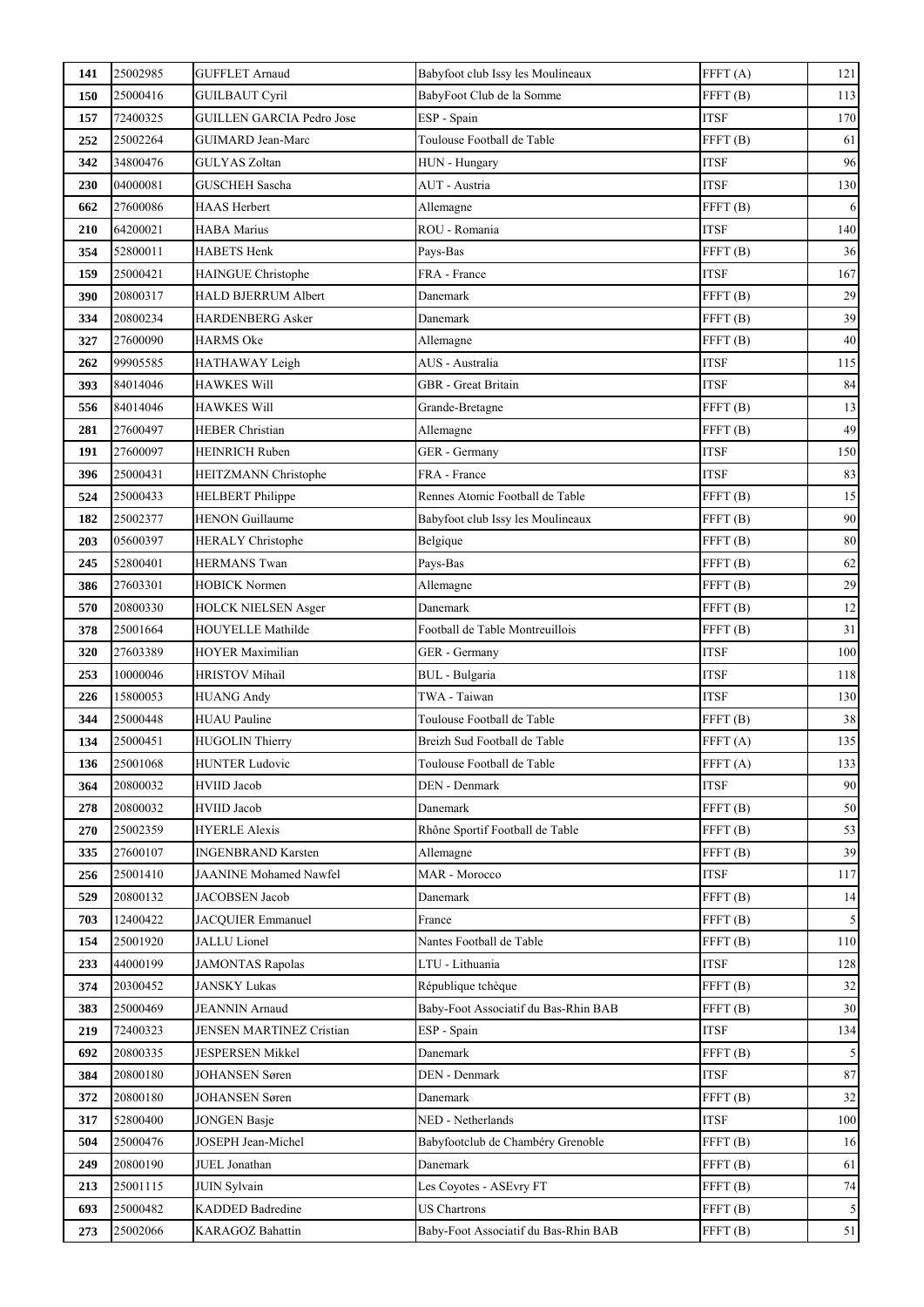| 251 | 25002099 | <b>KELOVIC Daniel</b>     | Rhône Sportif Football de Table                | FFFT(B)             | 61               |
|-----|----------|---------------------------|------------------------------------------------|---------------------|------------------|
| 310 | 45800157 | KHAW Vincent Kwan Guan    | MAS - Malaysia                                 | <b>ITSF</b>         | 100              |
| 169 | 82600081 | <b>KNOX Emily</b>         | <b>GBR</b> - Great Britain                     | <b>ITSF</b>         | 161              |
| 311 | 99904776 | KOAY Eu Vern              | MAS - Malaysia                                 | <b>ITSF</b>         | 100              |
| 234 | 64300531 | KOLCHUGIN Alexey          | RUS - Russian Federation                       | <b>ITSF</b>         | 127              |
| 298 | 10000132 | <b>KOLEV Mihail</b>       | <b>BUL</b> - Bulgaria                          | <b>ITSF</b>         | 101              |
| 183 | 34800165 | <b>KONCZ</b> Petra        | HUN - Hungary                                  | <b>ITSF</b>         | 155              |
| 194 | 64300198 | <b>KONIK Vitaliy</b>      | RUS - Russian Federation                       | <b>ITSF</b>         | 149              |
| 338 | 27600744 | KOOPMANN Viktor           | GER - Germany                                  | <b>ITSF</b>         | 96               |
| 152 | 71000107 | KOPRIVA Roman             | CZE - Czech Republic                           | <b>ITSF</b>         | 172              |
| 195 | 20300158 | <b>KOVARIK Jan</b>        | CZE - Czech Republic                           | <b>ITSF</b>         | 145              |
| 197 | 84000505 | <b>KRAUS Mark</b>         | USA - United States of America                 | <b>ITSF</b>         | 145              |
| 338 | 27603893 | <b>KUC</b> Marco          | Allemagne                                      | FFFT <sub>(B)</sub> | 39               |
| 332 | 34800354 | KUNSZT Adam               | HUN - Hungary                                  | <b>ITSF</b>         | 98               |
| 105 | 25000499 | <b>KURTZ René</b>         | Baby-Foot Associatif du Bas-Rhin BAB           | FFFT(A)             | 160              |
| 386 | 20300618 | <b>KUS</b> Antonin        | CZE - Czech Republic                           | <b>ITSF</b>         | 87               |
| 479 | 20300618 | KUS Antonin               | République tchèque                             | FFT(B)              | 19               |
| 355 | 20800191 | KVISTGAARD David          | DEN - Denmark                                  | <b>ITSF</b>         | 92               |
| 366 | 84008163 | <b>KYRISS Mike</b>        | USA - United States of America                 | <b>ITSF</b>         | 90               |
| 339 | 10000091 | KYUCHUKOV Rosen           | BUL - Bulgaria                                 | <b>ITSF</b>         | 96               |
| 290 | 25000506 | <b>LAFITTE Olivier</b>    | Nice Baby-Foot                                 | FFT(B)              | 48               |
| 186 | 25000510 | LAGRANGE Gaël             | FRA - France                                   | <b>ITSF</b>         | 153              |
| 163 | 25003530 | <b>LALANDE Franck</b>     | <b>SAFT Baby-Foot</b>                          | FFFT <sub>(B)</sub> | 104              |
| 645 | 25000515 | LAMARQUE Jean-Emmanuel    | Rhône Sportif Football de Table                | FFFT <sub>(B)</sub> | $\boldsymbol{7}$ |
| 164 | 25001102 | <b>LANCIEN David</b>      | Babyfoot club Issy les Moulineaux              | FFFT <sub>(B)</sub> | 104              |
| 317 | 25000521 | LANGLOIS Ludovic          | Rennes Atomic Football de Table                | FFFT <sub>(B)</sub> | 42               |
| 733 | 25001994 | LAROUSSI Tayeb            | Toulouse Football de Table                     | FFFT <sub>(B)</sub> | $\overline{4}$   |
| 328 | 20800265 | LARSEN Marcus Kjærås      | Danemark                                       | FFFT <sub>(B)</sub> | 40               |
| 275 | 25000523 | LASPOUGEAS Stéphane       | Les Coyotes - ASEvry FT                        | FFFT <sub>(B)</sub> | 51               |
| 239 | 64200184 | LAZAR Mihaela             | ROU - Romania                                  | <b>ITSF</b>         | 121              |
| 238 | 10000008 | LAZAROVA Ekaterina        | <b>BUL</b> - Bulgaria                          | <b>ITSF</b>         | 123              |
| 675 | 25001005 | LE COZ Pascal             | Babyfoot Club Les Hérons                       | FFFT(B)             | $\mathbf{6}$     |
| 242 | 25001682 | LE Gérard                 | Association Sportive de Baby-Foot de Marseille | FFFT <sub>(B)</sub> | 64               |
| 427 | 25000535 | <b>LE HUEROU Emmanuel</b> | Aunay Football de Table                        | FFFT <sub>(B)</sub> | $25\,$           |
| 288 | 05600127 | LE PERCQ Koen             | Belgique                                       | FFT(B)              | 48               |
| 208 | 25001128 | LECHABLE Flavien          | Rennes Atomic Football de Table                | FFFT <sub>(B)</sub> | 77               |
| 288 | 15800018 | LEE Given                 | TWA - Taiwan                                   | <b>ITSF</b>         | 105              |
| 243 | 20800179 | LEE MANAA Kevin           | Danemark                                       | FFT(B)              | 63               |
| 550 | 05600128 | <b>LEFEBVRE Peggy</b>     | Belgique                                       | FFFT(B)             | 13               |
| 175 | 25002145 | LEFRANCOIS Stéphane       | BabyFoot Club de la Somme                      | FFFT(B)             | 94               |
| 72  | 25000556 | LEGENTILHOMME Sylvain     | Nantes Football de Table                       | FFFT(A)             | 223              |
| 217 | 25001683 | <b>LEJARD</b> Pierre      | SCO Football de Table                          | FFFT(B)             | 73               |
| 182 | 84001433 | <b>LENTY Jack</b>         | USA - United States of America                 | <b>ITSF</b>         | 155              |
| 278 | 25000563 | <b>LERAT Christophe</b>   | FRA - France                                   | <b>ITSF</b>         | 108              |
| 287 | 99904345 | LEUNG William             | GBR - Great Britain                            | <b>ITSF</b>         | 105              |
| 211 | 25000577 | LEVENEUR Yannick          | Yvelines Football Table                        | FFFT <sub>(B)</sub> | 75               |
| 158 | 25001595 | LÉVÈQUE Quentin           | Babyfoot Club Les Hérons                       | FFFT(B)             | 106              |
| 176 | 52800406 | <b>LIM Kenny</b>          | NED - Netherlands                              | <b>ITSF</b>         | 160              |
| 225 | 99904751 | LIM Kia Wee               | MAS - Malaysia                                 | <b>ITSF</b>         | 130              |
| 346 | 20800049 | LORENZEN Nikolai          | DEN - Denmark                                  | <b>ITSF</b>         | 95               |
| 253 | 20800152 | LØV Henrik                | Danemark                                       | FFFT(B)             | 60               |
| 174 | 15800039 | LU Luke                   | TWA - Taiwan                                   | <b>ITSF</b>         | 160              |
| 324 | 25001715 | <b>LUCANO</b> Vincent     | Babyfootclub de Chambéry Grenoble              | FFFT <sub>(B)</sub> | 41               |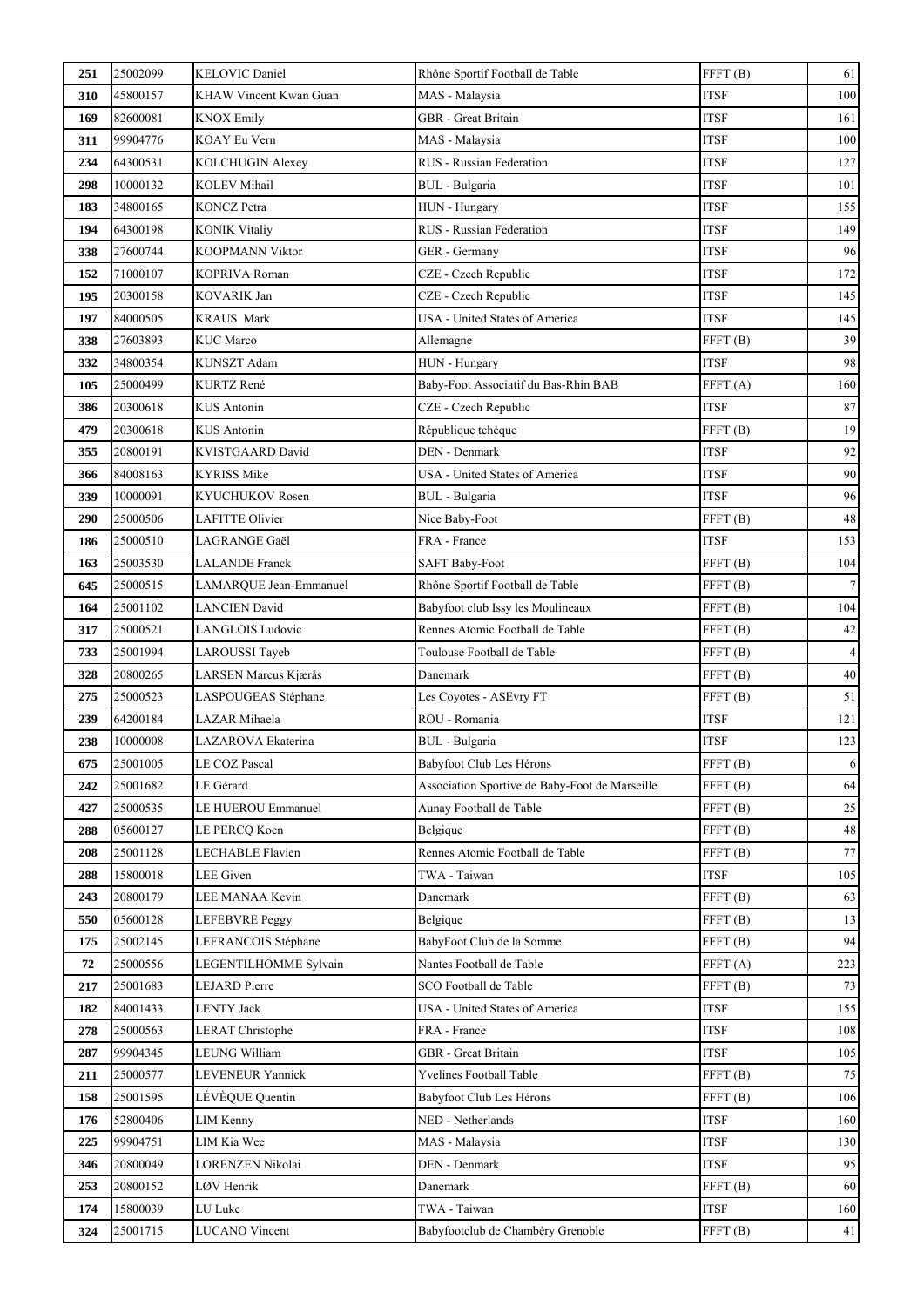| 250 | 25002275 | <b>LUDWIG Loïc</b>                 | Baby-Foot Associatif du Bas-Rhin BAB           | FFFT <sub>(B)</sub> | 61             |
|-----|----------|------------------------------------|------------------------------------------------|---------------------|----------------|
| 277 | 27600138 | LUPUSELLA Franco                   | GER - Germany                                  | <b>ITSF</b>         | 109            |
| 167 | 25001287 | LUSSAC Sébastien                   | Babyfootclub de Chambéry Grenoble              | FFFT <sub>(B)</sub> | 100            |
| 221 | 25000589 | LUX Frédéric                       | Baby-Foot Associatif du Bas-Rhin BAB           | FFFT(B)             | 71             |
| 309 | 25002383 | MACALOU Fabamba                    | Yvelines Football Table                        | FFFT <sub>(B)</sub> | $\bf 44$       |
| 460 | 25000592 | <b>MAÇON</b> Pascal                | Babyfoot Club Les Hérons                       | FFFT <sub>(B)</sub> | $22\,$         |
| 407 | 25000593 | <b>MACRELLE Séverine</b>           | Football de Table Montreuillois                | FFFT <sub>(B)</sub> | $27\,$         |
| 304 | 25000595 | <b>MADIOT</b> Jacky                | Baby-foot Segréen                              | FFFT <sub>(B)</sub> | 45             |
| 331 | 20300189 | <b>MADLE</b> David                 | CZE - Czech Republic                           | <b>ITSF</b>         | 99             |
| 112 | 25001977 | <b>MAGHANOY Earl</b>               | Nantes Football de Table                       | FFFT(A)             | 156            |
| 694 | 25000603 | <b>MAHIEDDINE Said</b>             | Football de Table Montreuillois                | FFFT(B)             | $\sqrt{5}$     |
| 185 | 25001412 | <b>MAHL</b> Christophe             | Babyfoot club Issy les Moulineaux              | FFFT <sub>(B)</sub> | $\bf 88$       |
| 162 | 04001005 | <b>MÄHNER Valentin</b>             | AUT - Austria                                  | <b>ITSF</b>         | 166            |
| 475 | 25000606 | MAINGUENEAU Yann                   | Babyfoot Club Les Hérons                       | FFFT <sub>(B)</sub> | $20\,$         |
| 463 | 27604128 | <b>MAISCH Florian</b>              | Allemagne                                      | FFFT <sub>(B)</sub> | $21\,$         |
| 207 | 38000040 | MANGANIELLO Marcello               | SUI - Switzerland                              | <b>ITSF</b>         | 140            |
| 269 | 25000610 | <b>MANIAK David</b>                | Les Coyotes - ASEvry FT                        | FFFT <sub>(B)</sub> | 53             |
| 272 | 64200003 | <b>MANTA Mircea Mihail</b>         | ROU - Romania                                  | <b>ITSF</b>         | 111            |
| 227 | 25002338 | <b>MARC</b> Sébastien              | Baby-Foot club d'Illiers Combray               | FFFT <sub>(B)</sub> | 68             |
| 139 | 25001485 | <b>MARILLIER Charles-Alexandre</b> | Association Football de Table de Montpellier   | FFT(A)              | 126            |
| 568 | 44200065 | <b>MARQUES Paulo</b>               | Portugal                                       | FFFT(B)             | 12             |
| 324 | 82600211 | <b>MARTIN</b> Paul                 | GBR - Great Britain                            | <b>ITSF</b>         | 100            |
| 91  | 25001528 | <b>MARTIN Pierre-Yves</b>          | Babyfoot club Issy les Moulineaux              | FFFT <sub>(A)</sub> | 181            |
| 321 | 84000583 | <b>MARTIN Rick</b>                 | USA - United States of America                 | <b>ITSF</b>         | 100            |
| 307 | 84015290 | <b>MARTINEZ Anthony</b>            | USA - United States of America                 | <b>ITSF</b>         | 100            |
| 398 | 25000620 | MARTINEZ Jean-Marie                | Club de Football de Table Saleillenc           | FFFT <sub>(B)</sub> | $28\,$         |
| 590 | 25000626 | <b>MASSICOT Daniel</b>             | Association Football de Table de Montpellier   | FFFT (B)            | 10             |
| 248 | 25000627 | <b>MASSON</b> Daniel               | Baby-Foot Club de Franconville 95              | FFFT <sub>(B)</sub> | 62             |
| 313 | 64300072 | MASTEROVA Maria                    | RUS - Russian Federation                       | <b>ITSF</b>         | 100            |
| 302 | 25001024 | <b>MATHE Gaetan</b>                | Babyfoot Club Les Hérons                       | FFT(B)              | $45\,$         |
| 704 | 25000629 | <b>MATHIEU Hervé</b>               | Rhône Sportif Football de Table                | FFT(B)              | $\mathfrak s$  |
| 66  | 25000631 | MATTE Stéphane                     | Baby-Foot Club de Franconville 95              | FFT(A)              | 247            |
| 392 | 25000632 | MAUGEY Johan                       | FRA - France                                   | <b>ITSF</b>         | 85             |
| 350 | 25000633 | MAUGEY René                        | Football de Table Montreuillois                | FFFT(B)             | 37             |
| 184 | 34800195 | MEGYERI Örs                        | HUN - Hungary                                  | <b>ITSF</b>         | 155            |
| 533 | 52800029 | <b>MEIJERS Patrick</b>             | Pays-Bas                                       | FFFT <sub>(B)</sub> | 14             |
| 258 | 25000644 | MENU Frédéric                      | Football de Table Montreuillois                | FFT(B)              | 58             |
| 218 | 25000645 | <b>MERENE</b> Fao                  | Association Sportive de Baby-Foot de Marseille | FFT(B)              | $72\,$         |
| 639 | 27604251 | <b>MERRIFIELD Ryan</b>             | Allemagne                                      | FFFT(B)             | $\overline{7}$ |
| 473 | 82600581 | <b>MIGLIORE Vito</b>               | Italie                                         | FFFT(B)             | 20             |
| 374 | 20300210 | MIKULA Stephan                     | AUT - Austria                                  | <b>ITSF</b>         | 90             |
| 498 | 25000651 | <b>MILLET Yannick</b>              | Yvelines Football Table                        | FFT(B)              | 17             |
| 204 | 82600577 | MILLINGTON-MARSTON Alex            | GBR - Great Britain                            | <b>ITSF</b>         | 143            |
| 122 | 25002973 | MIMOUHI Romolo                     | <b>Baby Foot Gasaquois</b>                     | FFFT(A)             | 144            |
| 250 | 99906210 | <b>MIRUNA Bercaru</b>              | ROU - Romania                                  | <b>ITSF</b>         | 119            |
| 224 | 25001943 | MISIASZEK Tamara                   | Baby-Foot Club de Franconville 95              | FFFT <sub>(B)</sub> | 69             |
| 574 | 99904869 | MISSOTTEN Nele                     | Belgique                                       | FFFT(B)             | 12             |
| 296 | 10000106 | <b>MITKOV</b> Martin               | BUL - Bulgaria                                 | <b>ITSF</b>         | 101            |
| 305 | 45800185 | <b>MOHD NOR Zayd</b>               | MAS - Malaysia                                 | <b>ITSF</b>         | 100            |
| 323 | 25000656 | MOIGNE Joël                        | <b>Yvelines Football Table</b>                 | FFT(B)              | 41             |
| 663 | 27604333 | <b>MOLL Dominik</b>                | Allemagne                                      | FFFT <sub>(B)</sub> | 6              |
| 330 | 25001722 | MONTANARO Giuliano                 | FRA - France                                   | <b>ITSF</b>         | 100            |
| 301 | 84000647 | <b>MOORE</b> Ryan                  | USA - United States of America                 | <b>ITSF</b>         | 100            |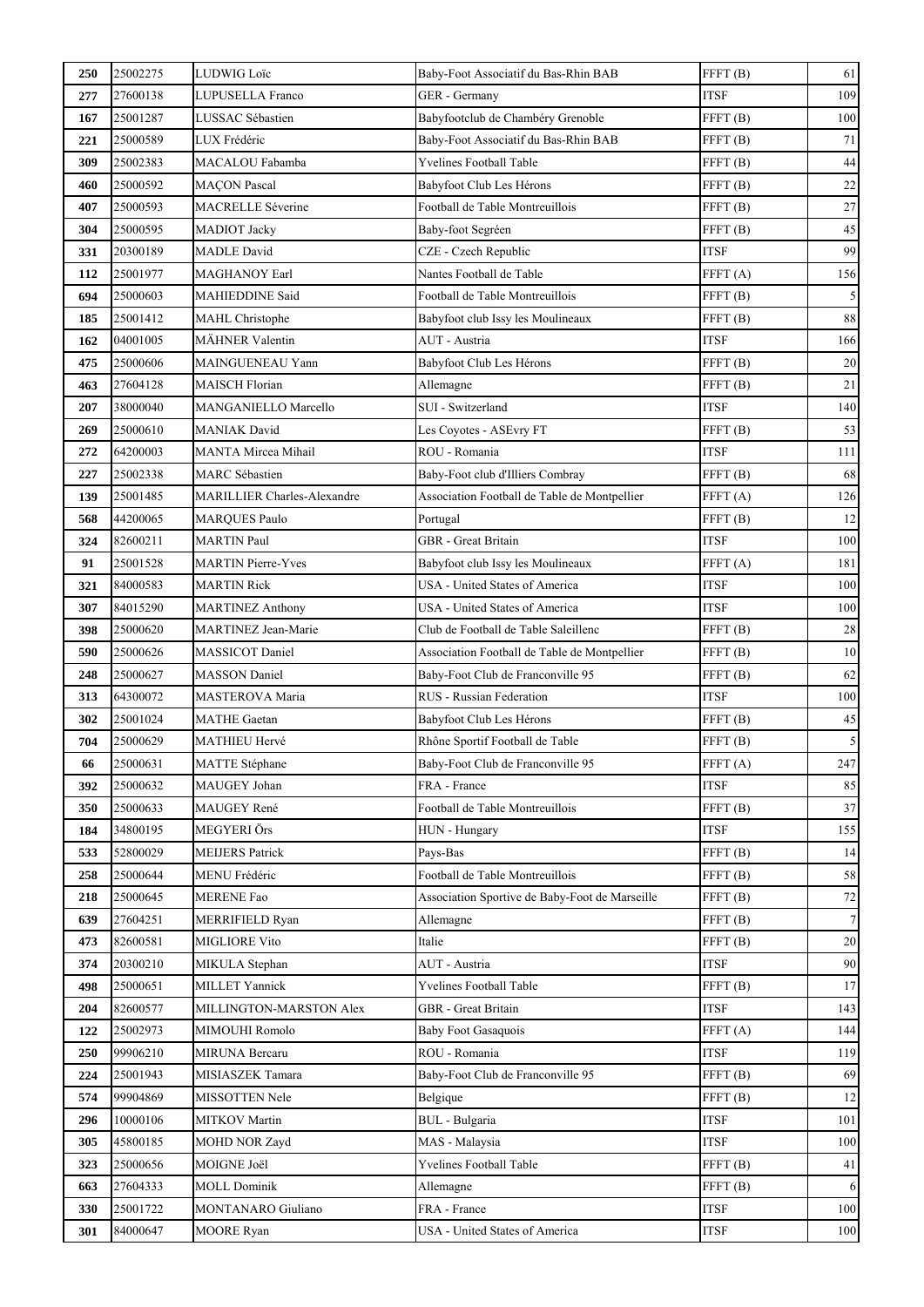| 201 | 25000659 | <b>MOREAU Régis</b>         | Babyfoot Club Les Hérons                       | FFFT <sub>(B)</sub> | 82       |
|-----|----------|-----------------------------|------------------------------------------------|---------------------|----------|
| 203 | 03600030 | <b>MORGAN Hector</b>        | AUS - Australia                                | <b>ITSF</b>         | 143      |
| 395 | 25001877 | <b>MORVAN David</b>         | FRA - France                                   | <b>ITSF</b>         | 83       |
| 220 | 25001007 | MOSSION DE LAGONTRIE Cedric | Babyfoot club Issy les Moulineaux              | FFFT(B)             | 71       |
| 241 | 36400543 | MOTIENASRABADI Amirhossein  | IRI - Iran                                     | <b>ITSF</b>         | 120      |
| 320 | 27600294 | MÜLLER Jonny                | Allemagne                                      | FFFT <sub>(B)</sub> | 41       |
| 445 | 27604424 | <b>MÜLLER</b> Steven        | Allemagne                                      | FFFT <sub>(B)</sub> | $23\,$   |
| 322 | 25000671 | <b>NACHIN Benoit</b>        | Les Coyotes - ASEvry FT                        | FFFT <sub>(B)</sub> | 41       |
| 130 | 25001442 | <b>NANCY Alexandre</b>      | <b>Yvelines Football Table</b>                 | FFFT(A)             | 137      |
| 388 | 84000674 | <b>NARDOCI</b> Bruce        | USA - United States of America                 | <b>ITSF</b>         | 85       |
| 276 | 25000674 | NASSIH Djamel               | Rhône Sportif Football de Table                | FFFT(B)             | 51       |
| 214 | 25000675 | <b>NATIVEL Patrick</b>      | FRA - France                                   | <b>ITSF</b>         | 136      |
| 357 | 05600386 | <b>NEEFS</b> Tim            | <b>BEL</b> - Belgium                           | <b>ITSF</b>         | 92       |
| 149 | 25000676 | <b>NEMERY Laurent</b>       | Baby-Foot club d'Illiers Combray               | FFFT(B)             | 113      |
| 131 | 25001472 | <b>NERAT Jeremy</b>         | <b>Baby Foot Gasaquois</b>                     | FFFT(A)             | 136      |
| 186 | 25000678 | NEVEU Sylvain               | Babyfoot club Issy les Moulineaux              | FFFT(B)             | 88       |
| 263 | 99904736 | NG Kuan Ta                  | MAS - Malaysia                                 | <b>ITSF</b>         | 115      |
| 327 | 05600415 | <b>NOEMI</b> Daniele        | BEL - Belgium                                  | <b>ITSF</b>         | 100      |
| 528 | 05600415 | <b>NOEMI</b> Daniele        | Belgique                                       | FFFT <sub>(B)</sub> | 14       |
| 236 | 25000685 | <b>NOIREZ Matthieu</b>      | FRA - France                                   | <b>ITSF</b>         | 125      |
| 273 | 84000688 | ODA Kenneth                 | USA - United States of America                 | <b>ITSF</b>         | 110      |
| 190 | 15800056 | ONG Richikima               | TWA - Taiwan                                   | <b>ITSF</b>         | 150      |
| 457 | 25000699 | <b>ORSINI</b> Claude        | Yvelines Football Table                        | FFFT <sub>(B)</sub> | $22\,$   |
| 215 | 72400100 | ORTEGA Alfonso              | ESP - Spain                                    | <b>ITSF</b>         | 136      |
| 292 | 25002058 | <b>OUZZINE Asaad</b>        | Association Sportive de Baby-Foot de Marseille | FFFT(B)             | 48       |
| 110 | 25001331 | <b>OWCZARCZAK Benoit</b>    | <b>Baby Foot Gasaquois</b>                     | FFFT(A)             | 157      |
| 190 | 25001064 | PACHOUD Samuel              | Association Sportive de Baby-Foot de Marseille | FFFT <sub>(B)</sub> | 87       |
| 363 | 64300005 | PANFILOV Fedor              | RUS - Russian Federation                       | <b>ITSF</b>         | 90       |
| 219 | 25004044 | PARIS Jean baptiste         | <b>Baby Foot Gasaquois</b>                     | FFFT <sub>(B)</sub> | $72\,$   |
| 385 | 99904602 | PAVELESCU Alexandru         | ROU - Romania                                  | <b>ITSF</b>         | $\bf 87$ |
| 291 | 25002545 | PAYEN Xavier                | Nice Baby-Foot                                 | FFFT <sub>(B)</sub> | 48       |
| 93  | 25000712 | PERCEVAUX Damien            | Les Coyotes - ASEvry FT                        | FFFT (A)            | 178      |
| 474 | 25000714 | PEREZ Christophe            | Club de Football de Table Saleillenc           | FFFT <sub>(B)</sub> | 20       |
| 147 | 25001677 | PERRIN Olivier              | Toulouse Football de Table                     | FFT(B)              | 115      |
| 126 | 25000720 | PERTUÉ Thierry              | SCO Football de Table                          | FFFT(A)             | 140      |
| 414 | 27600323 | PETER Stephan               | Allemagne                                      | FFFT(B)             | 26       |
| 269 | 20800091 | PETERSEN Malthe             | DEN - Denmark                                  | <b>ITSF</b>         | 112      |
| 158 | 64200161 | PETEU Iulia                 | ROU - Romania                                  | <b>ITSF</b>         | 167      |
| 241 | 25002958 | PETIT Pierre-Jean           | Babyfoot club Issy les Moulineaux              | FFFT(B)             | 64       |
| 151 | 10000130 | PETROV Ivan P.              | <b>BUL</b> - Bulgaria                          | <b>ITSF</b>         | 173      |
| 245 | 15600282 | PIAO Huan                   | CHN - China                                    | <b>ITSF</b>         | 120      |
| 210 | 25000724 | PICARD Jean-Marc            | <b>Bellencombre CFTB</b>                       | FFT(B)              | 76       |
| 202 | 04000978 | PICHLBAUER Emanuel          | AUT - Austria                                  | <b>ITSF</b>         | 144      |
| 422 | 25000727 | PICHONNIER Sébastien        | Football de Table Montreuillois                | FFFT <sub>(B)</sub> | 25       |
| 222 | 25001319 | PINHEIRO Joaquim            | POR - Portugal                                 | <b>ITSF</b>         | 131      |
| 408 | 25000731 | PIRAUDON Jean Michel        | Association Sportive de Baby-Foot de Marseille | FFFT <sub>(B)</sub> | $27\,$   |
| 294 | 61600159 | PITAK Arkadiusz             | POL - Poland                                   | <b>ITSF</b>         | 102      |
| 351 | 61600102 | PITAK Augustyn              | POL - Poland                                   | <b>ITSF</b>         | 95       |
| 164 | 20300257 | PLASGURA Petr               | CZE - Czech Republic                           | <b>ITSF</b>         | 165      |
| 275 | 99904733 | PLOEGER Robert              | NED - Netherlands                              | <b>ITSF</b>         | 110      |
| 189 | 61600104 | POBOZY Tomasz               | POL - Poland                                   | <b>ITSF</b>         | 150      |
| 274 | 61600157 | PODGORSKI Maciej            | POL - Poland                                   | <b>ITSF</b>         | 110      |
| 280 | 25000736 | POIDEVIN Cindérella         | Baby-foot Segréen                              | FFFT <sub>(B)</sub> | 50       |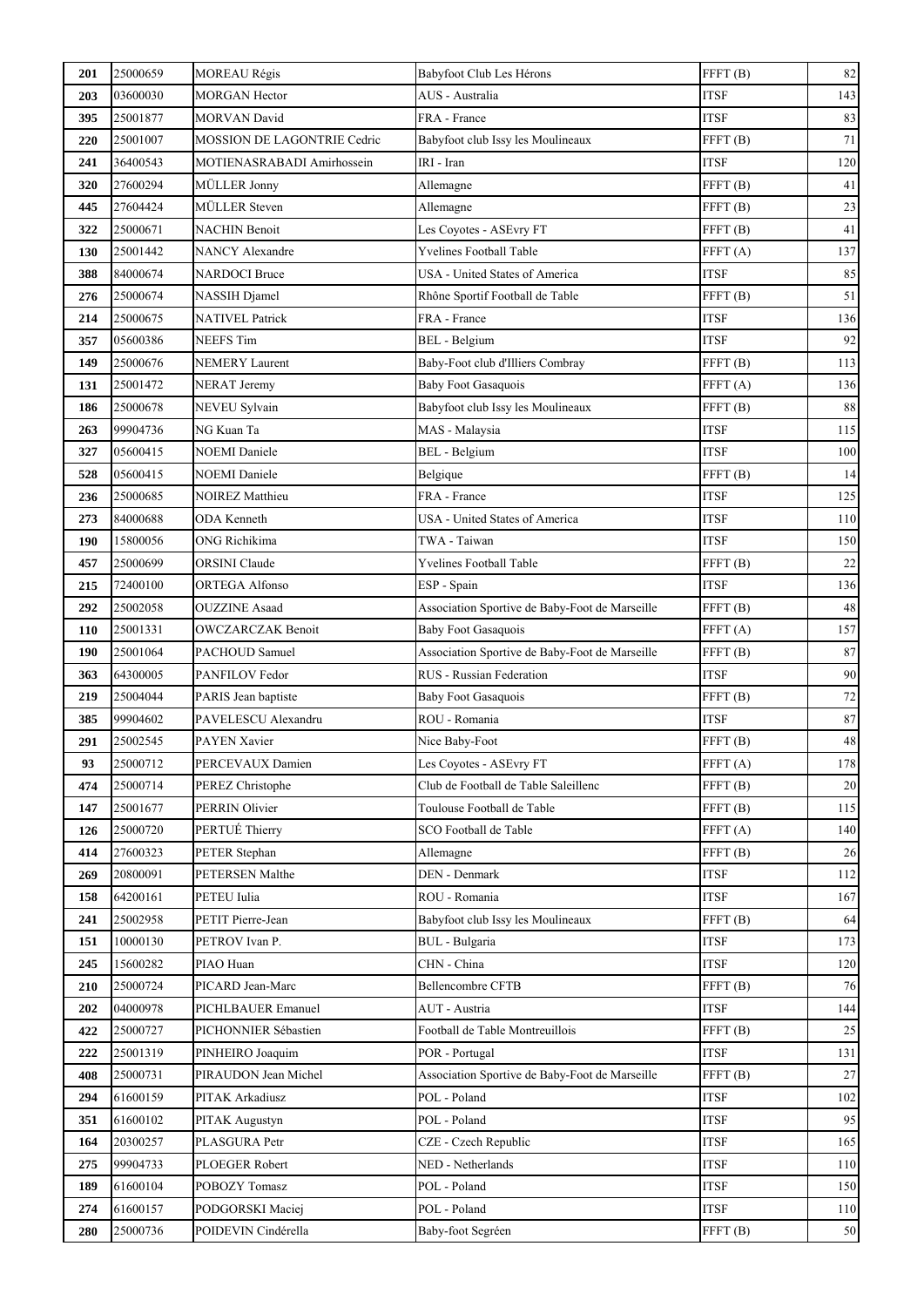| 428 | 25001030 | POIDEVIN Diégo             | Baby-foot Segréen                              | FFFT <sub>(B)</sub> | $25\,$                  |
|-----|----------|----------------------------|------------------------------------------------|---------------------|-------------------------|
| 137 | 25000741 | <b>POIRIER Eric</b>        | Les Coyotes - ASEvry FT                        | FFFT(A)             | 127                     |
| 187 | 25002914 | POITEVIN Yannick           | <b>Association Sportive Baby Foot Tours</b>    | FFFT <sub>(B)</sub> | $88\,$                  |
| 315 | 64300230 | POLISCHUK Sergey           | RUS - Russian Federation                       | <b>ITSF</b>         | 100                     |
| 207 | 25000748 | PORTAL Laurent             | Association Football de Table de Montpellier   | FFFT(B)             | $77\,$                  |
| 783 | 25001525 | PORTIER Michael            | <b>US Chartrons</b>                            | FFFT(B)             | $\mathfrak{Z}$          |
| 268 | 64200181 | POSTEUCA Lucian            | ROU - Romania                                  | <b>ITSF</b>         | 113                     |
| 328 | 82600576 | POWERS Spencer             | GBR - Great Britain                            | <b>ITSF</b>         | 100                     |
| 377 | 64200122 | PREDA Alexandru            | ROU - Romania                                  | <b>ITSF</b>         | 88                      |
| 313 | 25001087 | PRESSE Jeremy              | Football de Table Montreuillois                | FFFT <sub>(B)</sub> | 43                      |
| 231 | 61600202 | PRZYBYSZ Dawid             | POL - Poland                                   | <b>ITSF</b>         | 130                     |
| 420 | 25000759 | QUEFFELEC Guillaume        | Football de Table Montreuillois                | FFFT <sub>(B)</sub> | $25\,$                  |
| 595 | 50400029 | RABHI Ibrahim              | Maroc                                          | FFFT <sub>(B)</sub> | 10                      |
| 227 | 61600110 | RACZKIER Jacek             | POL - Poland                                   | <b>ITSF</b>         | 130                     |
| 166 | 10000005 | <b>RADEV</b> Julian        | <b>BUL</b> - Bulgaria                          | <b>ITSF</b>         | 163                     |
| 415 | 25000979 | RAKOTONIRINA Jean          | Baby-Foot Club de Franconville 95              | FFFT(B)             | 26                      |
| 373 | 52800403 | RAMAEKERS Bryan            | Pays-Bas                                       | FFFT <sub>(B)</sub> | $32\,$                  |
| 503 | 25000763 | RAMBAUD Sylvain            | Baby-Foot club d'Illiers Combray               | FFT(B)              | 16                      |
| 345 | 75600071 | RAMSER Mirko               | <b>SUI</b> - Switzerland                       | <b>ITSF</b>         | 95                      |
| 571 | 20800331 | REINHOLT JAKOBSEN Peter    | Danemark                                       | FFFT <sub>(B)</sub> | 12                      |
| 291 | 04000975 | REIZELSDORFER Mark         | AUT - Austria                                  | <b>ITSF</b>         | 105                     |
| 368 | 25000771 | REMAUD David               | Rennes Atomic Football de Table                | FFFT(B)             | 33                      |
| 300 | 25000779 | REYNAUD Marcel             | Association Football de Table de Montpellier   | FFFT(B)             | 45                      |
| 614 | 25000780 | REYNOUARD Guilhem          | Association Football de Table de Montpellier   | FFFT <sub>(B)</sub> | $\,$ 8 $\,$             |
| 323 | 99905991 | RICKY Ho                   | TWA - Taiwan                                   | <b>ITSF</b>         | 100                     |
| 352 | 62000060 | RIJO BULE DE OLIVEIRA José | Portugal                                       | FFFT(B)             | 37                      |
| 120 | 25000792 | RINEAU Jean-Christophe     | Nantes Football de Table                       | FFFT(A)             | 145                     |
| 123 | 25002501 | <b>ROBIN Frederic</b>      | Baby-foot Segréen                              | FFT(A)              | 144                     |
| 549 | 44200353 | RODRIGUES Ivan             | Luxembourg                                     | FFFT <sub>(B)</sub> | 13                      |
| 329 | 44200348 | RODRIGUES PINTO Ricardo    | LUX - Luxembourg                               | <b>ITSF</b>         | 100                     |
| 79  | 25001438 | RODRIGUEZ Julien           | Baby-Foot Club de Franconville 95              | FFFT(A)             | 211                     |
| 306 | 84000800 | RODRIGUEZ Roger            | USA - United States of America                 | <b>ITSF</b>         | 100                     |
| 667 | 25000801 | <b>ROLAIN Yves</b>         | <b>Baby Foot Gasaquois</b>                     | FFFT(B)             | 6                       |
| 285 | 25000803 | ROLLS Raphaël              | Les Coyotes - ASEvry FT                        | FFFT(B)             | 49                      |
| 168 | 25001481 | ROSETTE David              | Baby-Foot Club de Franconville 95              | FFFT(B)             | 99                      |
| 174 | 25001716 | <b>ROUSSET Vincent</b>     | <b>Yvelines Football Table</b>                 | FFFT(B)             | 94                      |
| 200 | 25000809 | ROUZEAU Sébastien          | Rhône Sportif Football de Table                | FFT(B)              | 82                      |
| 543 | 27600968 | <b>RUBEL Constantin</b>    | Allemagne                                      | FFFT(B)             | 13                      |
| 515 | 05600174 | SABATER Rafaël             | Belgique                                       | FFT(B)              | 15                      |
| 179 | 25002076 | <b>SALHI Boubekeur</b>     | Baby-Foot Club de Franconville 95              | FFFT(B)             | 91                      |
| 231 | 25004231 | <b>SALIME Feyssel</b>      | Babyfoot club Issy les Moulineaux              | FFT(B)              | 68                      |
| 354 | 20800072 | SANDAL Joakim              | DEN - Denmark                                  | <b>ITSF</b>         | 92                      |
| 142 | 25000818 | <b>SANUY Gregory</b>       | Club de Football de Table Saleillenc           | FFT(B)              | 119                     |
| 340 | 44000122 | SARNITSKAYA Olga           | RUS - Russian Federation                       | <b>ITSF</b>         | 96                      |
| 224 | 12400366 | <b>SCAIFE Darcy</b>        | CAN - Canada                                   | <b>ITSF</b>         | 130                     |
| 266 | 04000216 | <b>SCHAFFER Antonio</b>    | AUT - Austria                                  | <b>ITSF</b>         | 115                     |
| 240 | 25002652 | SCHIFFLER Kevin            | Association Football de Table de Montpellier   | FFFT <sub>(B)</sub> | 64                      |
| 161 | 04000381 | <b>SCHMIDLER Daniel</b>    | AUT - Austria                                  | <b>ITSF</b>         | 166                     |
| 341 | 20800141 | <b>SCHMIDT Kristian</b>    | Danemark                                       | FFT(B)              | 38                      |
| 392 | 25000820 | <b>SCHMIDT Manuel</b>      | <b>Baby-Foot Messin</b>                        | FFT(B)              | 29                      |
| 421 | 27605181 | <b>SCHMIDT</b> Stephan     | Allemagne                                      | FFT(B)              | $25\,$                  |
| 782 | 25000822 | <b>SCHMITT Jean-Marie</b>  | Association Sportive de Baby-Foot de Marseille | FFFT <sub>(B)</sub> | $\overline{\mathbf{3}}$ |
| 299 | 24600002 | <b>SCHUH Michael</b>       | FIN - Finland                                  | <b>ITSF</b>         | $101\,$                 |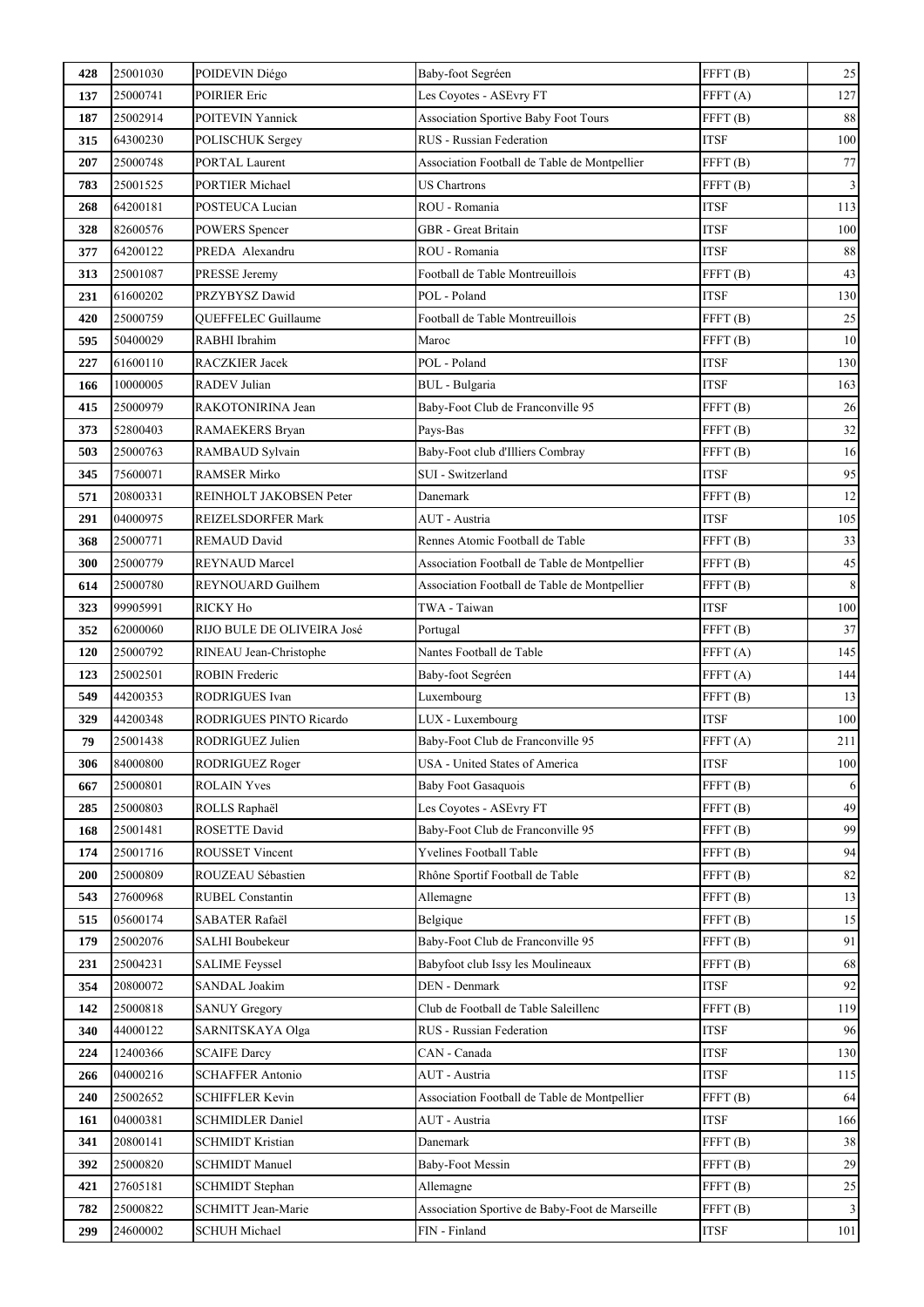| 399 | 25000827 | <b>SENGLER Lorenzo</b>    | Club de Football de Table Saleillenc | FFFT(B)             | 28          |
|-----|----------|---------------------------|--------------------------------------|---------------------|-------------|
| 538 | 25000829 | <b>SERRA Gilbert</b>      | Club de Football de Table Saleillenc | FFT(B)              | 14          |
| 625 | 25000835 | <b>SEVESTRE Gilles</b>    | Babyfoot Club Les Hérons             | FFT(B)              | $\,8\,$     |
| 297 | 10000129 | SHUSHULOVA Rumyana        | BUL - Bulgaria                       | <b>ITSF</b>         | 101         |
| 610 | 27600210 | <b>SICK Kai</b>           | Allemagne                            | FFFT <sub>(B)</sub> | $\,$ 8 $\,$ |
| 198 | 61600124 | SIELSKI Pawel             | POL - Poland                         | <b>ITSF</b>         | 145         |
| 368 | 62000063 | SILVA Mário               | POR - Portugal                       | <b>ITSF</b>         | 90          |
| 68  | 25002972 | <b>SIMON Francois</b>     | <b>Baby Foot Gasaquois</b>           | FFFT(A)             | 232         |
| 425 | 25000964 | <b>SITTLER Yves</b>       | Baby-Foot Associatif du Bas-Rhin BAB | FFT(B)              | 25          |
| 289 | 61600126 | SNOPKOWSKI Marcin         | POL - Poland                         | <b>ITSF</b>         | 105         |
| 335 | 20800116 | <b>SOGAARD Martin</b>     | <b>DEN</b> - Denmark                 | <b>ITSF</b>         | 97          |
| 223 | 20800116 | SOGAARD Martin            | Danemark                             | FFT(B)              | 69          |
| 378 | 82600120 | SOHI Jujhar               | GBR - Great Britain                  | <b>ITSF</b>         | 88          |
| 353 | 64300525 | SOKOLOV Valery            | <b>RUS</b> - Russian Federation      | <b>ITSF</b>         | 94          |
| 185 | 64300270 | <b>SOLENIKOV Valentin</b> | <b>RUS</b> - Russian Federation      | <b>ITSF</b>         | 153         |
| 192 | 15600166 | <b>SONG Renchao</b>       | CHN - China                          | <b>ITSF</b>         | 150         |
| 257 | 20800076 | SØRENSEN Gunnar           | Danemark                             | FFFT (B)            | 58          |
| 282 | 20800215 | <b>SØRENSEN Mathias</b>   | Danemark                             | FFFT <sub>(B)</sub> | 49          |
| 215 | 25000849 | SOUTO Jorge               | Babyfoot club Issy les Moulineaux    | FFFT <sub>(B)</sub> | 73          |
| 385 | 27605531 | <b>SROKA Markus</b>       | Allemagne                            | FFFT <sub>(B)</sub> | 30          |
| 145 | 44200043 | STAMERRA Leonardo         | Luxembourg                           | FFFT(B)             | 115         |
| 664 | 27605550 | <b>STEFFEN Jonny</b>      | Allemagne                            | FFFT <sub>(B)</sub> | 6           |
| 199 | 27600216 | <b>STOEPEL Ulrich</b>     | GER - Germany                        | <b>ITSF</b>         | 145         |
| 379 | 12400262 | <b>STRANKS Will</b>       | CAN - Canada                         | <b>ITSF</b>         | 88          |
| 657 | 04000257 | STRASSNIGG Walter         | Suisse                               | FFT(B)              | $\sqrt{6}$  |
| 359 | 27600981 | STRUTH Benjamin           | GER - Germany                        | <b>ITSF</b>         | 91          |
| 282 | 15800005 | SU Ju-Chung               | TWA - Taiwan                         | ITSF                | 105         |
| 200 | 20300461 | <b>SUCHOMELA Josef</b>    | CZE - Czech Republic                 | <b>ITSF</b>         | 145         |
| 380 | 61600130 | <b>SULIGA Mariusz</b>     | POL - Poland                         | <b>ITSF</b>         | 88          |
| 312 | 04000260 | <b>SUVAJAC Dalibor</b>    | AUT - Austria                        | <b>ITSF</b>         | 100         |
| 258 | 84000931 | <b>SWAN</b> Don           | USA - United States of America       | <b>ITSF</b>         | 115         |
| 169 | 25000854 | <b>TABARI</b> Nicolas     | Yvelines Football Table              | FFFT <sub>(B)</sub> | 99          |
| 367 | 99904753 | <b>TAN Bernard</b>        | MAS - Malaysia                       | <b>ITSF</b>         | 90          |
| 246 | 99904632 | <b>TAN Louis</b>          | MAS - Malaysia                       | <b>ITSF</b>         | 120         |
| 127 | 25000857 | TAOUS Moustapha           | Les Coyotes - ASEvry FT              | FFFT(A)             | 137         |
| 76  | 25002331 | <b>TARGET Sylvain</b>     | Babyfoot club Issy les Moulineaux    | FFFT(A)             | 218         |
| 187 | 34800317 | TARI József               | HUN - Hungary                        | <b>ITSF</b>         | 152         |
| 247 | 45800159 | <b>TEH Natalie</b>        | MAS - Malaysia                       | <b>ITSF</b>         | 120         |
| 370 | 99904769 | TEH Nicole Siew Heong     | MAS - Malaysia                       | <b>ITSF</b>         | 90          |
| 593 | 25000861 | <b>TEXERA Tonio</b>       | Football de Table Montreuillois      | FFFT(B)             | 10          |
| 251 | 04000266 | <b>THIEL Markus</b>       | AUT - Austria                        | <b>ITSF</b>         | 118         |
| 265 | 25000866 | THIREAU Emmanuel          | Babyfoot club Issy les Moulineaux    | FFFT(B)             | 56          |
| 125 | 25002052 | THIRIET Frédéric          | Baby-Foot Club de Franconville 95    | FFT(A)              | 142         |
| 252 | 84000951 | THOMAS Nathan             | USA - United States of America       | <b>ITSF</b>         | 118         |
| 103 | 25001684 | <b>TIREHOTE Francois</b>  | SCO Football de Table                | FFFT(A)             | 161         |
| 358 | 84000957 | <b>TODD Jerry</b>         | USA - United States of America       | <b>ITSF</b>         | 91          |
| 371 | 20300337 | <b>TODOROV Nikolas</b>    | CZE - Czech Republic                 | <b>ITSF</b>         | 90          |
| 517 | 20800281 | <b>TOUBRO</b> Peter       | Danemark                             | FFT(B)              | 15          |
| 106 | 25000873 | <b>TRACOL Romain</b>      | Nice Baby-Foot                       | FFT(A)              | 159         |
| 303 | 12400427 | TRAN Nhu                  | CAN - Canada                         | <b>ITSF</b>         | 100         |
| 257 | 25000878 | TRAVERS Frédéric          | FRA - France                         | <b>ITSF</b>         | 116         |
| 209 | 20800084 | <b>TRIER Troels</b>       | Danemark                             | FFFT(B)             | 76          |
| 228 | 64300057 | <b>TRIPOTEN Ekaterina</b> | RUS - Russian Federation             | <b>ITSF</b>         | 130         |